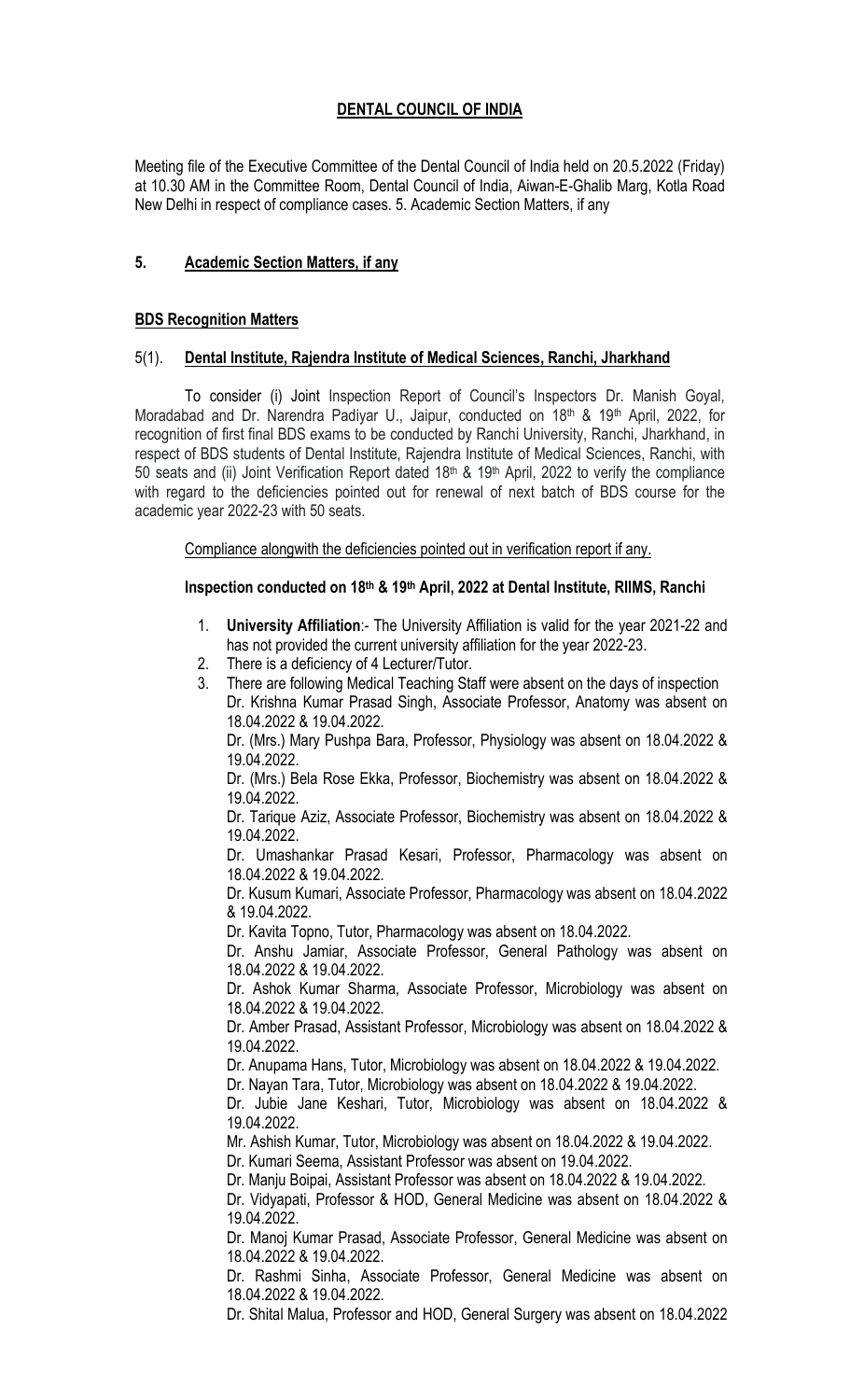& 19.04.2022.

Dr. Marshall Daud Kerketta, Associate Professor, General Surgery was absent on 18.04.2022 & 19.04.2022.

Dr. Anil Kumar Kamal, Associate Professor, General Surgery was absent on 18.04.2022 & 19.04.2022.

4. There are following deficiencies in Major Equipments of various departments are as under:-

Prosthodontics and Crown & Bridge:- Curing Unit – 1,

LAB:- Model Trimmer with Carborandum Disc – 1, Model Trimmer with Diamond Disc – 1, Vacuum Mixing Machine – 1, Phantom Heads – Shared with Conservative Department, Pre-Clinical Working Tables: Gas Connection & Bunson Burner - Bunsen Burner and Gas Connection not available.

Ceramic and Cast Partial Laboratory:- Pindex System – 1, Electro Polisher – 1, Model Trimmer with Carborandum Disc – 1, Model Trimmer with Diamond Disc – 1, Vacuum Mixing Machine – 1, Pre-Clinical Prosthetics Laboratory: Work Table preferably complete stainless steel fitted with light, Bunser Burner, Air Blower, Working Stool, Adequate number of lab micro motor with attached hand piece – Seating capacity – 40, No light fitting, Bunsen burner , air blower.

Plaster Room for Pre Clinical Work:- Model Trimmer - 1, Carborandum Disc -1, Diamond Disc – 1

Conservative Dentistry and Endodontics:- Amalgamator – 2, Automatic Developer – 1, Injectable Gutta Percha – 1.

Clinical Laboratory:- Model Trimmer with Carborandum Disc – 1, Model Trimmer with Diamond Disc – 1, Pindex System – 1, Vacuum Mixer – 1,

Orthodontics: I LAB:- Model Trimmer - 1, Typodont - 2, Typhodont Articulator -3.

Paediatric and Preventive Dentistry:- Amalgamator - 1, Injectable Gutta Percha with condensation - 1, Model Trimmer with Carborandum Disc – 1, Model Trimmer with Diamond Disc – 1, Steam Cleaner – 1.

Oral Medicine and Radiology:- General X-Ray Unit – 1 (In Medical College Attached)

#### 5. Observations:-

Pollution Certificate issued in 2018 but validity not mentioned.

Deficiency of International Journals in all branches.

Deficiency of Back Volumes of Journals.

The Institute is not NAAC accredited.

Instead of Plaster Dispenser, Plastic Drums are made, available in departments. Clinical Activities:-

Orthodontics:- Clinical Book not signed with date, Deficiency of Removable appliances.

Oral Surgery:- Extractions done are 30-35 against 70 required.

Pedodontics:- Total 10 patients treated instead of 35.

Endodontics:- Total 40 restorations done against 100 required.

Prosthodontics:- Two CD's done against a requirement of 5.

There is a deficiency of 1 Reader in department of Periodontics.

Dr. Nishita Garg, Associate Professor, Pedodontics was absent on both days of Inspection.

Dr. Butta Vishwanath, Professor, Conservative Dentistry and Endodontics does not have Form-16 from previous College i.e. Mamta Dental College, Telangana. He has only 5 months experience from this college.

Dr. Sandeep Kumar, Assistant Professor, Public Health Dentistry has 4 months of experience from Sharad Pawar Dental College shown in affidavit.

There is a discrepancy in relieving certificate of Dr. Poonam K Jayprakash obtained from Rungta Dental College, Chattisgarh. The certificate is issued on 30.09.2022 but mentioning her relieving date as 31.09.2022. A past dated acceptance of relieving certificate need to be assessed by DCI as a valid or invalid document.

Discrepancy in certificates issued from Kothiwal Dental College, Moradabad are as under:-

- The offer letter identifies her as Dr. Poonam Kumari.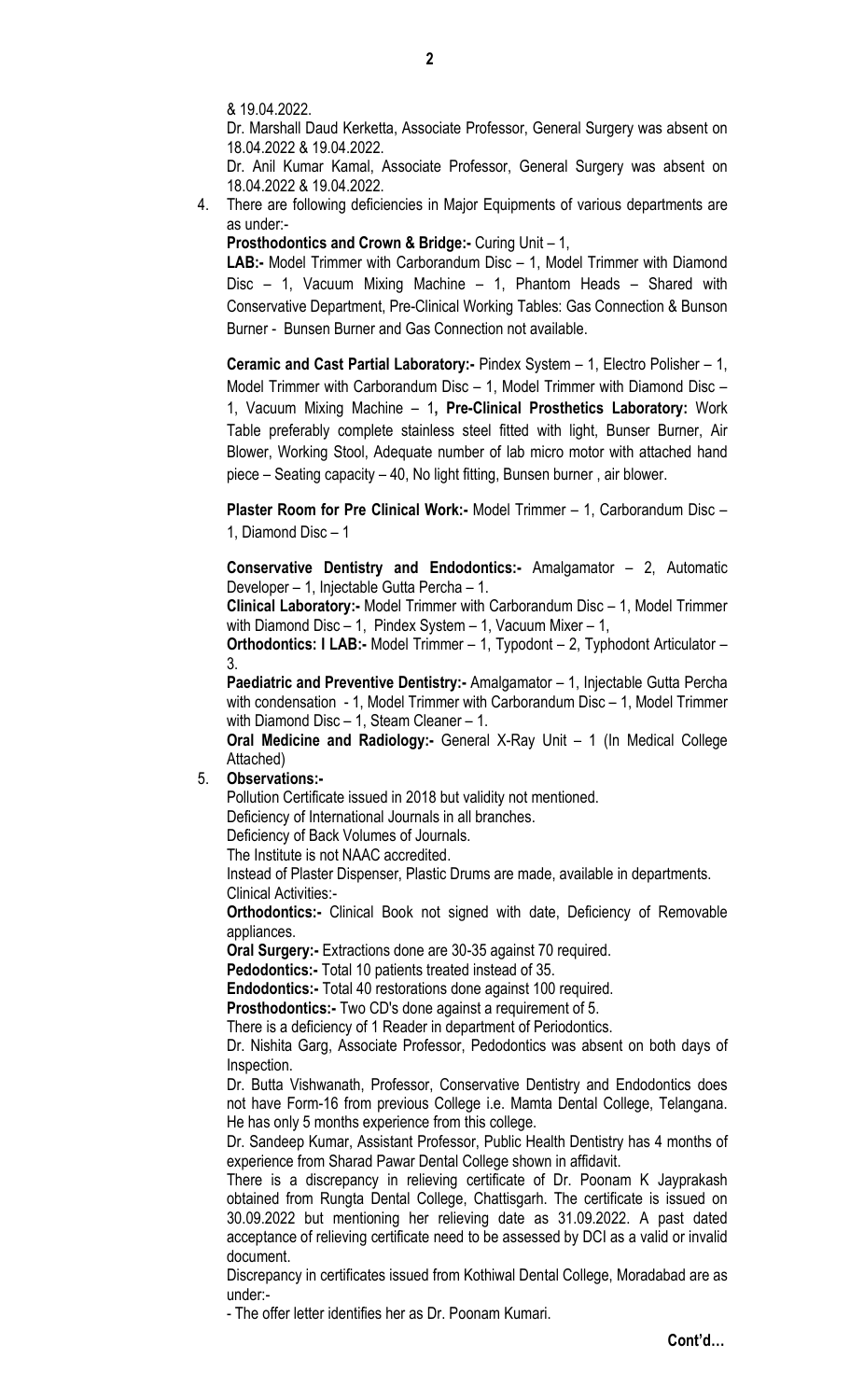- The Promotion letter identifies her as Dr. Poonam K. Jay Prakash.

- The relieving experience identifies her as Dr. Poonam Jay Prakash.

- All the certificates are being issued with different names.

- Her tenure in Mithila Minority Dental College could not be verified as there is no authentic experience or relieving certificate from the college. Even her joining letter is missing.

- She has worked in KD Dental College for 5 months 20 days which is less than 1 year.

- As a profession colleague, Inspector knows she has worked in ITS Dental College after getting relieved from Kothiwal Dental College. The proof of this tenure is missing from disclosure in the affidavit which may be verified by DCI.

Her affidavit copy produced during her joining in RIIMS could not be checked as was not made available to Inspectors by the Principal. According to the Principal the records are with the Director of RIIMS.

There is deficiency of 1 Reader in Periodontology

There are deficiencies of equipments in the following departments:-

Prosthodontics and Crown & Bridge:- Curing Unit-1, Model Trimmer with Carborandum Disc-1, Model Trimmer with Diamond Disc-1, Vacuum mixing machine-1

Ceramic and Cast Partial Laboratory:- Pindex System-1, Electro-polisher-1, Model Trimmer with Carborandum disc-1, Model Trimmer with Diamond disc-1, Vacuum mixing machine-1

- Pre-Clinical Prosthetics Laboratory- Bunsen Burner, Light fitting and Air Blower not Available

- Plaster Room For Pre-Clinical Work- Plaster dispenser-2, Model Trimmer-1, Carborandum Disc-1, Diamond disc-1

Conservative Dentistry And Endodontics: Amalgamator-2, Automatic Developer-1, Injectable gutta percha-1,

- Clinical Laboratory: Model Trimmer with Carborandum disc -1, Model Trimmer with Diamond disc-1, Pindex System-1, Vacuum mixer-1

I LAB:- Model Trimmer-1, Typodont-2, Typhodont articulator-3

Paediatric and Preventive Dentistry:- Amalgamator-1, Apex locator-1, Injectable gutta percha with condensation-1

Pedo Lab:- Model Trimmer With diamond disc-1, With Carborandum disc-1, Steam cleaner-1

Oral Medicine And Radiology- Automatic periapical X-ray Developer-1

Public Health Dentistry:- Portable dental chair-1

#### Periodic Inspection

### 5(5). Luxmi Bai Institute of Dental Sciences & Hospital, Patiala, Punjab

To consider Joint Inspection Report of the Council's Inspectors Dr. Girish Giraddi, Bangalore, Dr. Prosenjit Banerjee, Kolkata and Dr. T. Murali Mohan, Vijayawada carried out on 7th & 8th April, 2022 to inspect and report on (i) Standard and actual Physical facilities made available for teaching BDS & MDS Courses (ii) the compliance of norms prescribed by the Council with regard to the teaching load, admission strength etc. by the institution and (iii) the general overall impression about the institution.

#### **Compliance**

#### Deficiencies as per BDS Inspection Report.

There is deficiency of university affiliation for the current academic year.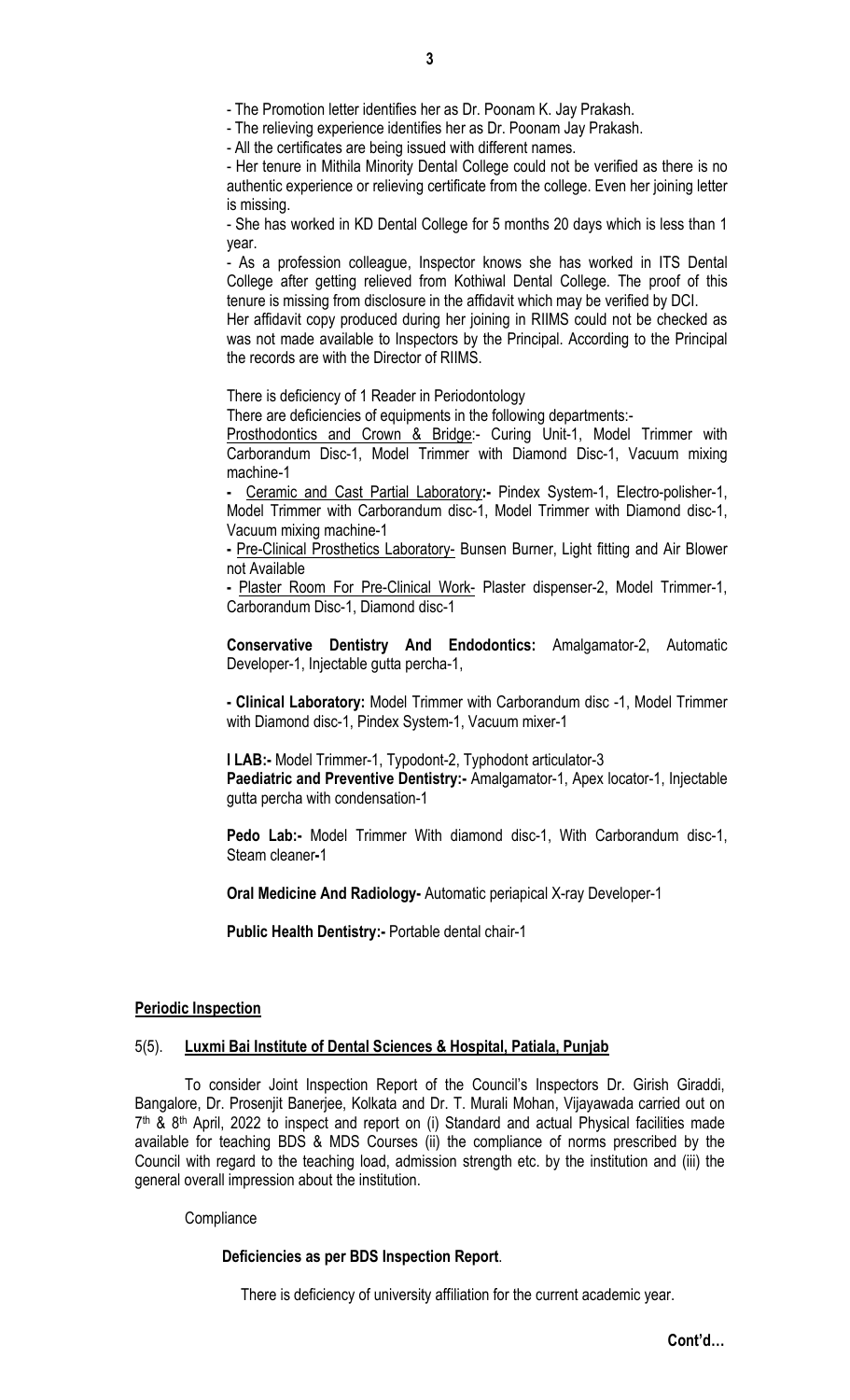# 5(6). D.J. College of Dental Sciences & Research, Ghaziabad, Uttar Pradesh

To consider Joint Inspection Report of the Council's Inspectors Dr. Shishir Singh, Navi Mumbai, Dr. Prosenjit Banerjee, Kolkata and Dr. Anirban Chatterjee, Durg carried out on 11<sup>th</sup> & 12<sup>th</sup> April, 2022 to inspect and report on (i) Standard and actual Physical facilities made available for teaching BDS & MDS Courses (ii) the compliance of norms prescribed by the Council with regard to the teaching load, admission strength etc. by the institution and (iii) the general overall impression about the institution.

#### **Compliance**

#### Deficiencies as per BDS Inspection Report

1. There are following deficiencies of Major Equipments:-

Oral & Maxillofacial Surgery A) Exodontia :- Surgical Straight Hand Piece – 4

Orthodontics:- Micrometer – 3

Department of General Pathology:- Conical Flask - 50

- 2. Hostel is shared by other Colleges/Institutions.
- 3. Deficiencies as per MDS Inspection Report

#### 1. Pedodontics and Preventive Dentistry with 6 seats

Clinical Material:- Not furnished.

2. Oral and Maxillofacial Surgery with 3 seats

Library Details:-

List of Journals, Availability of Year/Month up to which latest National Journals, International Journals, Library Timings, Seating Capacity, Internet Capacity and Photocopy facilities are not furnished.

Hostel Facility for PG:- (Boys & Girls)- details not furnished

Last annual admission details for all specialties:- Not furnished.

Documents Submitted by the Principal:- Not furnished.

3. Periodontology with 6 seats

Library Details:- Availability of Year/Month up to which latest National Journals and International Journals are not furnished.

Documents Submitted by the Principal:- Not furnished.

## 4. Oral Medicine and Radiology with 3 seats

Library Details:- Availability of Year/Month up to which latest National Journals, International Journals and Details of Library Timings and Seating Capacity are not furnished.

Documents Submitted by the Principal:- Not furnished.

#### 5. Public Health Dentistry with 3 seats

Library Details:- Availability of Year/Month up to which latest National Journals, International Journals and details of Internet facilities, Photocopy facilities are not furnished.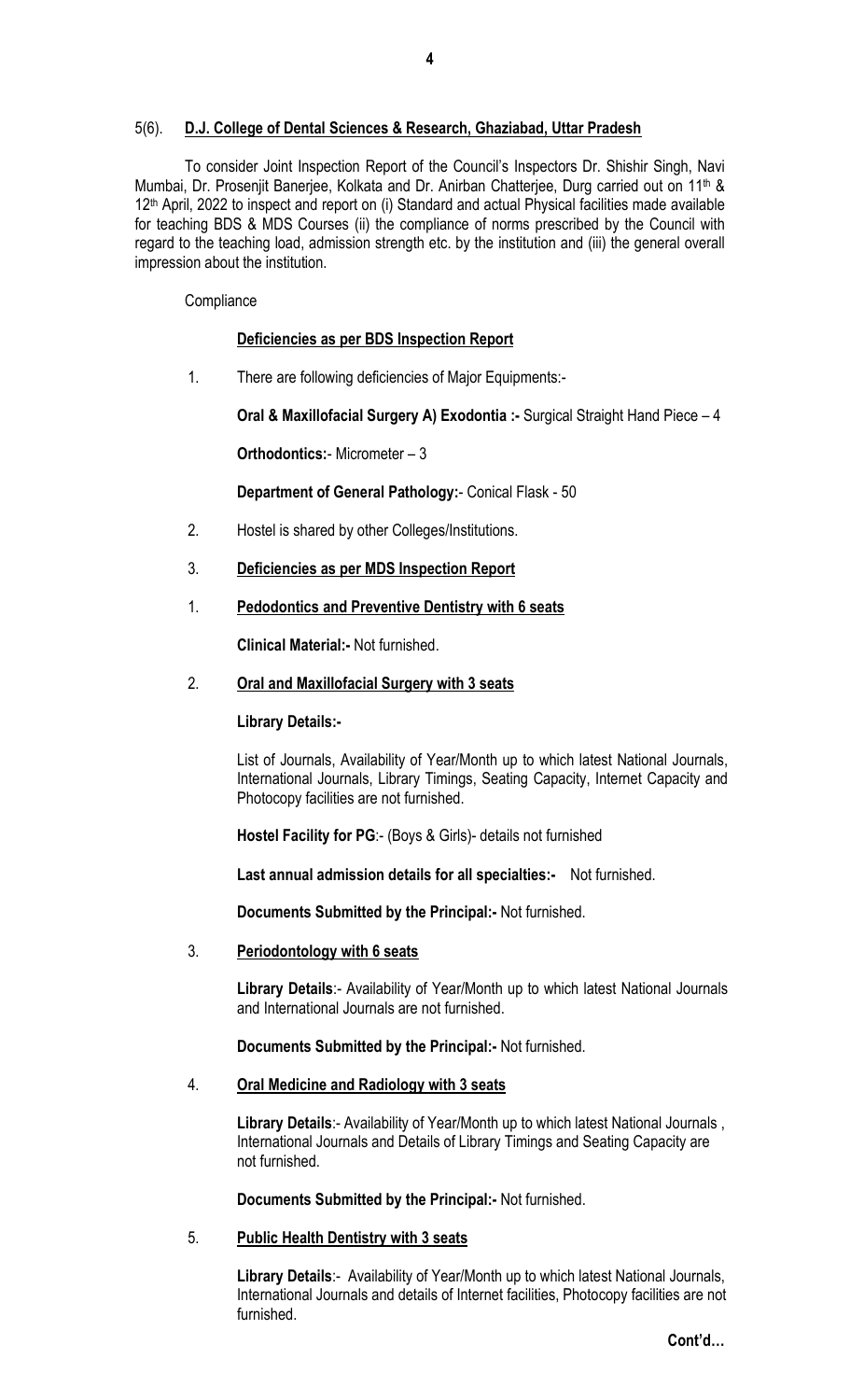Documents Submitted by the Principal:- Not furnished.

## 6. Oral & Maxillofacial Pathology and Oral Microbiology with 6 seats

Clinical Material:- There are only 14 patients on 11.04.2022 and 15 patients on 12.04.2022 against the requirement of 24.

Library Details:- Availability of Year/Month up to which latest National Journals, International Journals are not furnished.

## 7. Conservative Dentistry and Endodontics with 6 seats

Equipment: - Laser (preferably hard tissue) – 1.

Library Details:- Availability of Year/Month up to which latest National Journals, International Journals List of Journals, Library Timings, Seating Capacity and Photocopies facilities are not furnished.

Last Annual Admission Details:- Not furnished.

Preclinical Work:- Details of the students has not furnished.

Clinical Work:- Details of the students has not furnished.

# 8. Orthodontics & Dentofacial Orthopedics with 6 seats

Clinical Material:- No. of Patients on the day of inspection not furnished.

Library Details:-

List of Journals, Details of National and International Journals not furnished. Details of Library Timings and Seating Capacity not furnished; Availability of Internet and Photocopy facilities are not furnished.

Last Annual Admission Details for specialty:- Details not furnished.

Clinical Work:- Details of the students not furnished.

Details of Constitution of Board of Examiners: - Not furnished.

Documents Submitted by the Principal: - Not furnished.

# 9. Prosthodontics and Crown & Bridge with 6 seats

Library Details:- Number of Journals not furnished.

Last Annual Admission Details for all specialties:- Not furnished.

Details of Constitution of Board of Examiners:- Not furnished.

Documents Submitted by the Principal:- Not furnished.

## 5(7). Faculty of Dentistry, Rajah Muthiah Dental College & Hospital, Annamalai Nagar, Tamil Nadu

To consider Joint Inspection Report of the Council's Inspectors Dr. Vinay Kumar Srivastava, Varanasi, Dr. Suma, Bangalore and Dr. Rohit Adyanthaya, Jaipur carried out on 11<sup>th</sup> & 12<sup>th</sup> April, 2022 to inspect and report on (i) Standard and actual Physical facilities made available for teaching BDS & MDS Courses (ii) the compliance of norms prescribed by the Council with regard to the teaching load, admission strength etc. by the institution and (iii) the general overall impression about the institution.

**Compliance**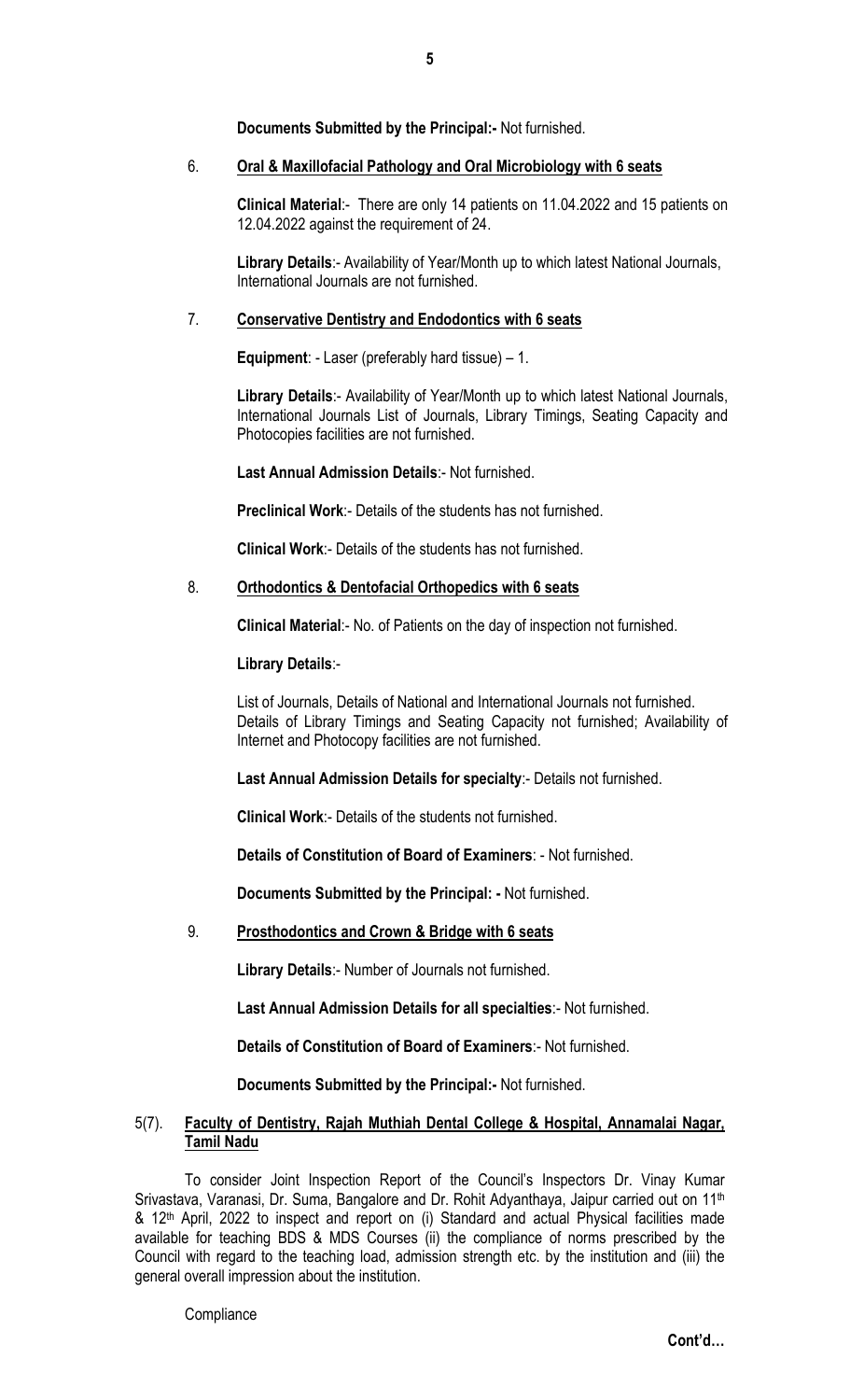# Deficiencies as per BDS Inspection Report

- 1. Dr. M.Mohamed Arafath, Professor, Orthodontics was absent on 11.04.2022
- 2. University Affiliation: The University affiliation is valid for the year 2021-22 and has not provided the current University affiliation for the year 2022-23.
- 3. Non Teaching Staff/ Ministerial Staff: Managers/office suptd./S.O./Head Clerk/Estate officer – 7, Assistant/ Clerk – 10, Receptionist – 14, Librarian – 1, C.S.A. (chair side attendant)/DORA/ANM/ Para Medical staff with 6 months (minimum class  $10<sup>th</sup>$  pass) experience in dental college/Clinic/Hospital – 17, Dent. Tech. (Dental Mechanic) – 4, Dent. Hygst – 2, Radiographer – 1, Photographer – 1, Artist – 1, Data Entry Operator – 2, Physical Director – 1, Electricians – 2, Plumber – 1, Carpenter – 1, A.C. Tech. – 1, Helpers Electrical – 3, Sweepers & Scavengers – 17, Attenders/Peon/Orderly – 25, Security Personal – 6, Dept. Secretaries – 8, Driver – 5, Nurses – 9, Lab. Technicians – 5.
- 4. Hospital: (Health staff): CSSD 1, (Engineering Staff): Civil 2, Mechanical 2, Electrical – 2, Engineering aid – 4, (Other Staff): Carpenter – 1.

# 5. Infrastructure & functional requirements:

|                  | SI.No.   Infrastructure                                                                                                                                                                                                      | Requirement  | Availability                           |
|------------------|------------------------------------------------------------------------------------------------------------------------------------------------------------------------------------------------------------------------------|--------------|----------------------------------------|
| 1.               | Library                                                                                                                                                                                                                      | 8000 sq.ft., | 4050 sq.ft.,                           |
| $\overline{2}$ . | Central stores                                                                                                                                                                                                               | 800 sq.ft    | $600$ sq.ft                            |
| $\overline{3}$ . | Maintenance room                                                                                                                                                                                                             | $1000$ sq.ft | 250 sq.ft                              |
| $\overline{4}$ . | Photography and artist room                                                                                                                                                                                                  | 400 sq.ft.   | 0                                      |
| $\overline{5}$ . | faculty rooms (dental faculty)                                                                                                                                                                                               | 2000 sq.ft.  | 1530 sq.ft.                            |
| $\overline{6}$   | Amenities area to include boys and 3200 sq.ft.<br>girls locker room, boys and girls<br>common room, common room for non-<br>teaching staff, common room for<br>teaching staff, change room for men,<br>change room for women |              | 120 sq.ft. for<br>girls                |
| 7.               | Cafeteria                                                                                                                                                                                                                    | 1500 sq.ft.  | Nil                                    |
| 8.               | <b>Examination Hall</b>                                                                                                                                                                                                      | 3600 sq.ft.  | shared with<br>Annalamai<br>University |
| 9.               | Auditorium (to accommodate at least 4000 sq.ft.)<br>500 people)                                                                                                                                                              |              | shared with<br>Annalamai<br>University |
|                  | <b>CLINICAL</b>                                                                                                                                                                                                              |              |                                        |
| 10.              | Histopathology lab for oral pathology                                                                                                                                                                                        | 2500 sq.ft.  | 1003.26<br>sq.ft.                      |
| 11.              | Laboratories for orthodontics and 1500 sq.ft.<br>pedodontics                                                                                                                                                                 |              | No                                     |
| 12.              | *Haematology and clinical biochemistry   300 sq.ft.                                                                                                                                                                          |              | 80                                     |

(Clinical): Histopathology lab for Oral Pathology - not as per specification, Laboratories for Orthodontics and Paedodontics – No,

- Hematology and clinical biochemistry not as per specification.
- 6. Land & Infrastructure: Details not furnished as per inspection report.
- 7. Central Library: Digital Library not available.
- 8. Dental Chairs:- (i) there are shortage of 23 dental chairs.

(ii) 19 dental chairs are not functioning out of 177.

9. Major Equipments:

(Prosthodontics and crown & bridge): Dental Chairs and Units – 6 (28 out of 34 available but without attachment & non functioning), Extra Oral/ Intra oral tracer  $-4$ , Dental casting machine  $-1$ , Wax burnout furnance  $-1$ , Pre heating furnance  $-1$ , Surveying unit – 2, Autoclave (having wet and dry cycle, which can achieve 135 degree C with minimum capacity of 20 liters) – 1, Needle burner with syringre cutter – 2, (Lab): Plaster Dispenser – 2 (not functional), Model Trimmer with Diamond Disc  $-$  2, Deflasking unit  $-$  3, Dewaxing unit  $-$  3 (not functional), Hydraulic press  $-$  3, Mechanical press – 2 (not functional), Vacuum mixing machine – 1, Curing pressure pot – 1, Geyser – 2, Phantom heads – 30, Pre-clinical working tables (gas connection & bunson burner) – 10.

(Ceramic and Cast Partial Laboratory): Plaster Dispensor – 2, Duplicator – 1,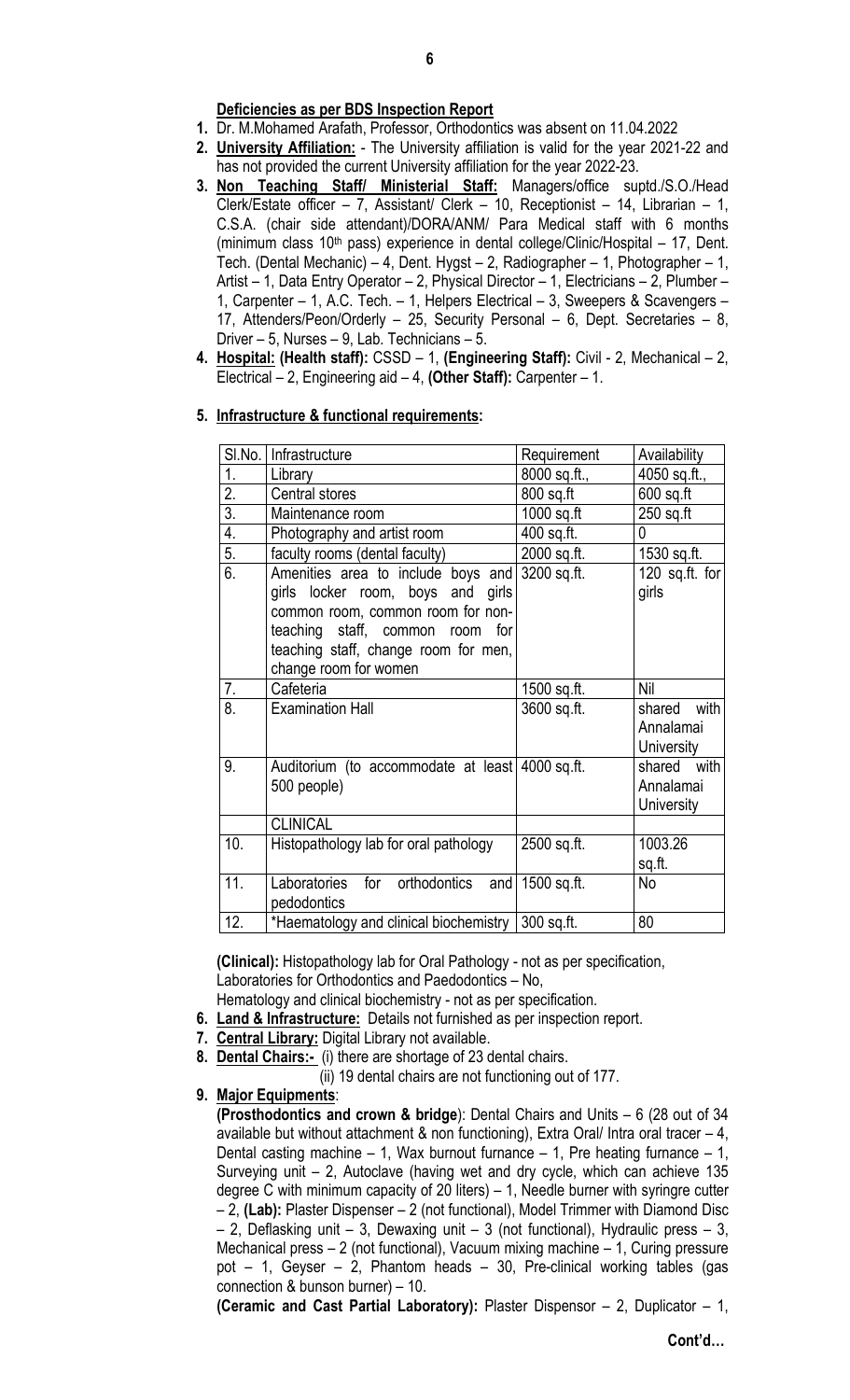Pindex System – 1, Circular saw – 1, Burn out furnace – 1, Sandblasting machine (with two containers) – 1, Electro-polisher – 1, Model Trimmer with Carborandum disc – 1, Model Trimmer with Diamond disc – 1, Induction casting machine – 1, Spot welder with soldering, attachment of cable – 1, Vacuum mixing machine – 1, Steam cleaner – 1, Spindle grinder 24,000 RPM with vacuum suction – 1, Wax Heater – 1, Wax carver  $-1$ , Curing pressure pot  $-1$ , Milling machine  $-1$ , Heavy duty lathe with suction  $-1$ , Preheating furnance  $-1$ , Ultrasonic cleaner (5 liters capacity)  $-1$ , Micro surveyor – 1, Pre-Clinical Prosthetics Laboratory (work table preferably complete stainless steel fitted with light, Bunsen, Burner, Air blower, Working stool) – 60, Pre-Clinical Prosthetics Laboratory (Adequate number of lab micro motor with attached hand piece) – 20, (Plaster room for Pre-Clinical work): Plaster dispenser – 2, Carborandum Disc – 1, Diamond disc – 1.

(Conservative Dentistry and Endodontics): Dental Chairs and Units – 4 (30 out of 34 available but without attachment & non functioning), RCT Instrument Kits – 5, Needle burner with syringe cutter  $-3$ , Pulp tester digital  $-4$ , Apex Locator  $-2$ , Glass bead sterilizers – 3, Plaster dispensers – 2, Automatic Developer – 1, Endo motor (with torque control hps) – 1, Bleaching unit – 1, Injectable gutta percha – 2, Phantom lab unit  $-7$ , (Clinical Laboratory): Plaster Dispenser  $-2$ , Lathe (heavy duty) – 1, Lab Micromotor (with heavy duty handpiece) – 1, Spindle Grinder – 1, Pindex System – 1, Circular saw – 1, Vacuum mixer – 1, Pneumatic chisel – 1,

(Oral Pathology and Oral Microbiology): Dental chairs and units – 2 (2 out of 2 available but without attachment & non functioning), Microscopes – 31, Spencer Knife – 1 (non functional), Adequate slides projection system – 1,

(Oral & Maxillofacial Surgery): Dental Chairs and units – 8 (17 out of 25 available but without attachment & none functioning), Autoclave – 1 (non functional), Needle burner with syringe cutter – 2 (non functional), Glucometer – 1, Oxygen mask Pedo  $-2.$ 

(Periodontology): Dental chairs and units – 12 (22 out of 34 available but without attachment & non functioning), surgical instrument sets – 5, Autoclave – 1, Ultrasonic cleaner  $-1$ , Needle Burner with syringe cutter  $-3$ , Laser (soft tissue laser) – 1, Physio dispenser with implant kit – 1, X-Ray Viewer (Extra Oral) – 2, Hand Scaler Supra Gingival – 8, Hand Scaler Sub Gingival- 4, Electro cauttery Kit - 1, Periodontal Surgical Kit -1.

(Orthodontics): Dental chairs and units – 18 (18 out of 18 available but without attachment & non functioning), Plaster dispenser – 1, Vibrator – 1, Micromotor (heavy duty)  $-1$ , Set of Pliers  $-1$ .

(Paediatric and Preventive Dentistry): Dental chairs and units – 20, Rubber dam kit for Pedo– 3, Intra Oral Camera – 1, Intra Oral Camera -1, Automatic Developer – 1, (Pedo Lab): Plaster dispenser – 1, Vibrator -1.

(Oral Medicine and Radiology): Dental chairs and units – 10 (2 out of 12 available but without attachment & non functioning), Intra Oral x-ray unit (AERB Certified) – 1 ( non functional), Pulp testers (digital) – 3, Automatic panoramic with cephalometric x-ray developer – 1, Radiovisiography with intra oral camera – 1, Lead Gloves – 2, Lead collar – 1, X-ray Hangers – 3, Needle burner with syringe cutter – 2, Biopsy kit – 2, Sailography equipment & kit – 1.

(Public Health Dentistry): Dental chairs and units – 2 (14 out of 16 available but without attachment & non functioning), Autoclaves – 2, Ultrasonic cleaner – 2, Needle burner with syringe cutter  $-4$ , Intraoral x-ray  $-1$ , Portable Dental chair  $-2$ , Generator (4kv)– 1 (non functional), Water tank (400 litrs) – 1, Oxygen Cylinder – 1, Public address system – 1, TV and video cassette player – 1.

10. There is a deficiency in Academic Block for Basic Science Subjects i.e.

Department of Anatomy (Dissection Hall):- Details not furnished

Cadaver Room: Details not furnished

Histology Room: Details not furnished.

Museum: Details not furnished.

Department of Physiology: Hematology Lab: Details not furnished.

Clinical Lab: Details not furnished

Department of Biochemistry (Clinical Lab): Details not furnished. Department of Pharmacology (Clinical Lab): Details not furnished Department of Microbiology (Clinical Lab): Details not furnished.

Department of General Pathology (Clinical Lab): Details not furnished.

- 11. Staff Quarters (Separate From Hostel): Details not furnished
- 12. Hostel For Boys and Girls: Details not furnished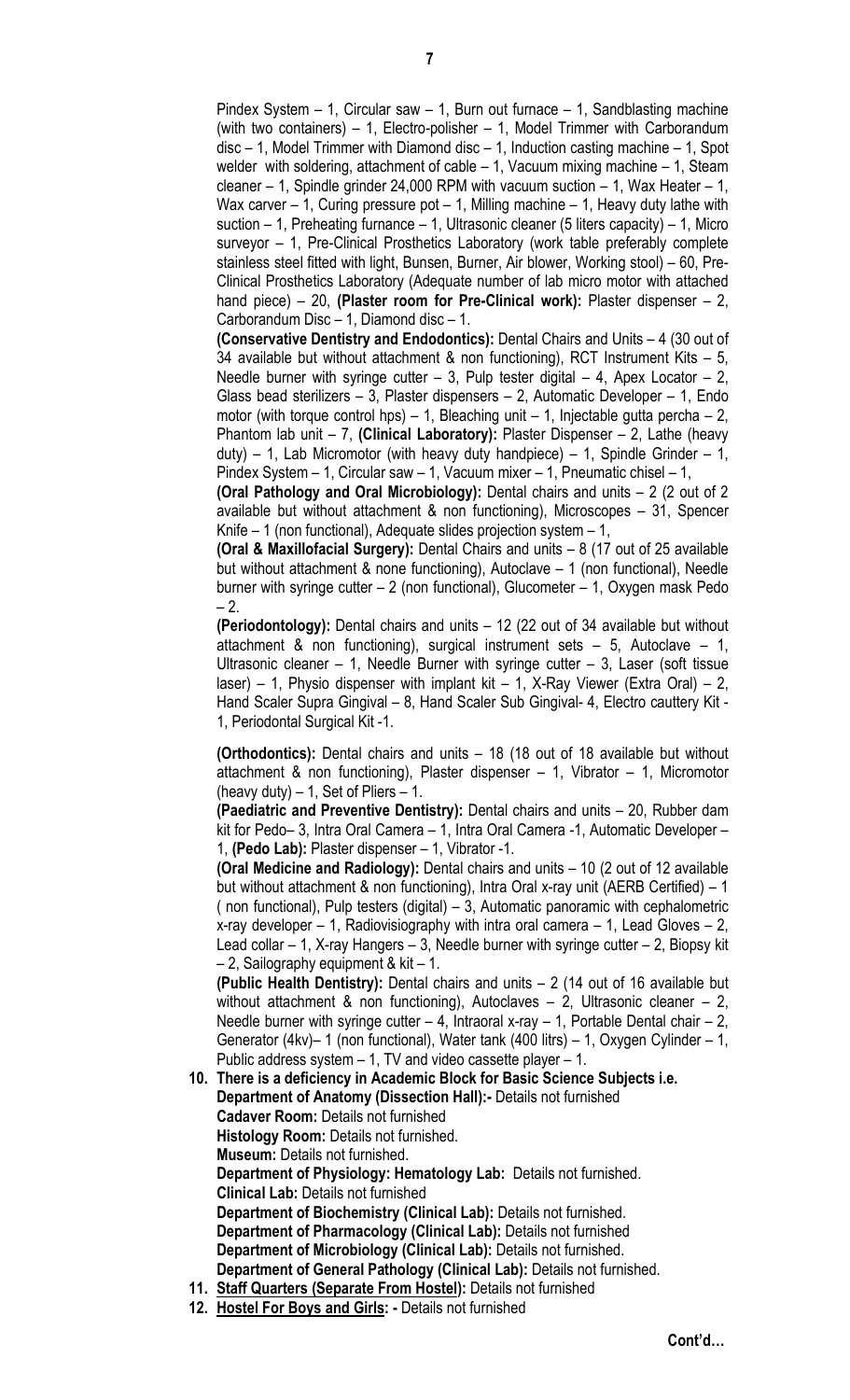## 13. Table of contents (documents submitted by the principal): Fire Safety not available.

## Deficiencies as per MDS Inspection Report

#### 1. Orthodontics & Dentofacial Orthopedics with 4 seats

There are deficiencies of 04 Lecturers in the department.

Clinical Work Load: 15 patients on day 01 and 23 patients on day 02 were there against the requirement of 50 (as per annexure attached.)

Library Details: Departmental library and National Journals –not furnished.

Equipments: Dental chairs and unit – 11, Hydrogen soldering unit – 1, Lab micromotor – 2, Model trimmer (double disc) – 2, High intensity light curing unit – 2, Polishing lathes -2, Tracing tables – 4, Scanner with transparency adapter – 1, x-ray viewer  $-$  4, LCD projector -1, Autoclaves  $-$  1, Needle destroyer  $-$  1, Dry heat sterilizer – 1, Ultrasonic scaler – 1, Sets of orthodontic pliers – 1, Orthodontics impression trays  $-1$ , Electropolisher  $-1$ , Anatomical articulator with face bow attachments – 1, Free plane articulators – 1, Hinge articulators – 4, Computer software for cephalometrics – 1, Computer with internet connection with attached printer and scanner – 1.

2. Oral & Maxillofacial Pathology and Oral Microbiology with 3 seats Clinical Work Load: Details not furnished List of Journals: Latest National/ International journals not available

Equipments: Leuckhart pieces – 3, Block holders – 22, Microtome – 1 (not working), Microtome (semi-automated) – 1 Stereo microscope – 1, Aluminum slide trays – 5, Surgical Kit for Biopsy -3, LCD projector – 1 (not working).

Observation:

Staff Structure not as per DCI requirements.

3. Oral and Maxillofacial Surgery with 3 seats

Clinical Work Load: details not furnished.

Last annual admission details: Signature of the students not done.

List of Journals: Latest National/ International journals not available.

Equipments: Dental Chairs and units – Not mentioned, Autoclave – 1, Implantology kit with implants (minimum 2 system) –  $(2)(10)$ , Peizo surgical unit – 1, Magnifying loops – 1, Dermatomers – 1, Ultrasonic Cleaner capacity 3.5 lts – 1, Ventilator – 1, Fibrooptics light – 1, Fiber optic laryngoscope – 1, Computer with internet connection with attached printer and scanner – 1, Refrigerator - 1.

## 4. Prosthodontics and Crown & Bridge with 4 seats

There are 06 deficiencies of Lecturers as per Inspection report.

Clinical Work Load: 37 patients on day 01 and 25 patients on day 02 against the requirement of 50 (as per annexure attached.)

Specialty Department Infra structure details: not furnished

Library Details: (Department library): not furnished

Journals: - Only 1 National Journals is available against the requirement of 2-3.

Equipment: Electrical Dental Chairs and Units – 2, Hot air oven – 1, X-ray viewer – 2, Needle destroyer – 2, Intra oral camera – 1, Digital SLR camera – 1, (Clinical lab for prosthetics): Plaster dispenser  $-2$ , Model trimmer with carborandum disc  $-1$ , Model trimmer with diamond disc  $-2$ , High speed lathe  $-3$ , Vibrator  $-2$ , Hydraulic press – 1, Mechanical press – 1, Vacuum mixing machine – 1, Curing pressure pot  $-$  1, Pressure molding machine  $-$  1, (Chrome Cobalt lab equipment): Welder  $-$  1, Model trimmer with diamond disc  $-1$ , Model trimmer with double disc  $-1$ , Spot welder with soldering, attachment of cable  $-1$ , Heavy duty lathe with suction  $-1$ , Dry model trimmer – 1, Die Cutting Machine -1, (Ceramic lab equipment): Ceramic kit Instruments -2 Ceramic polishing kit – 2, (Implant equipment): Implants – 10, Prosthetic components – 10, Unit mount light cure – 2, X-ray viewer – 2, Needle destroyer - 2, Ultrasonic cleaner capacity  $3.5$  lts - 1, Refrigrator - 1, Educating models – 1, Implant removing instruments – 1.

5. Conservative Dentistry & Endodontics with 2 seats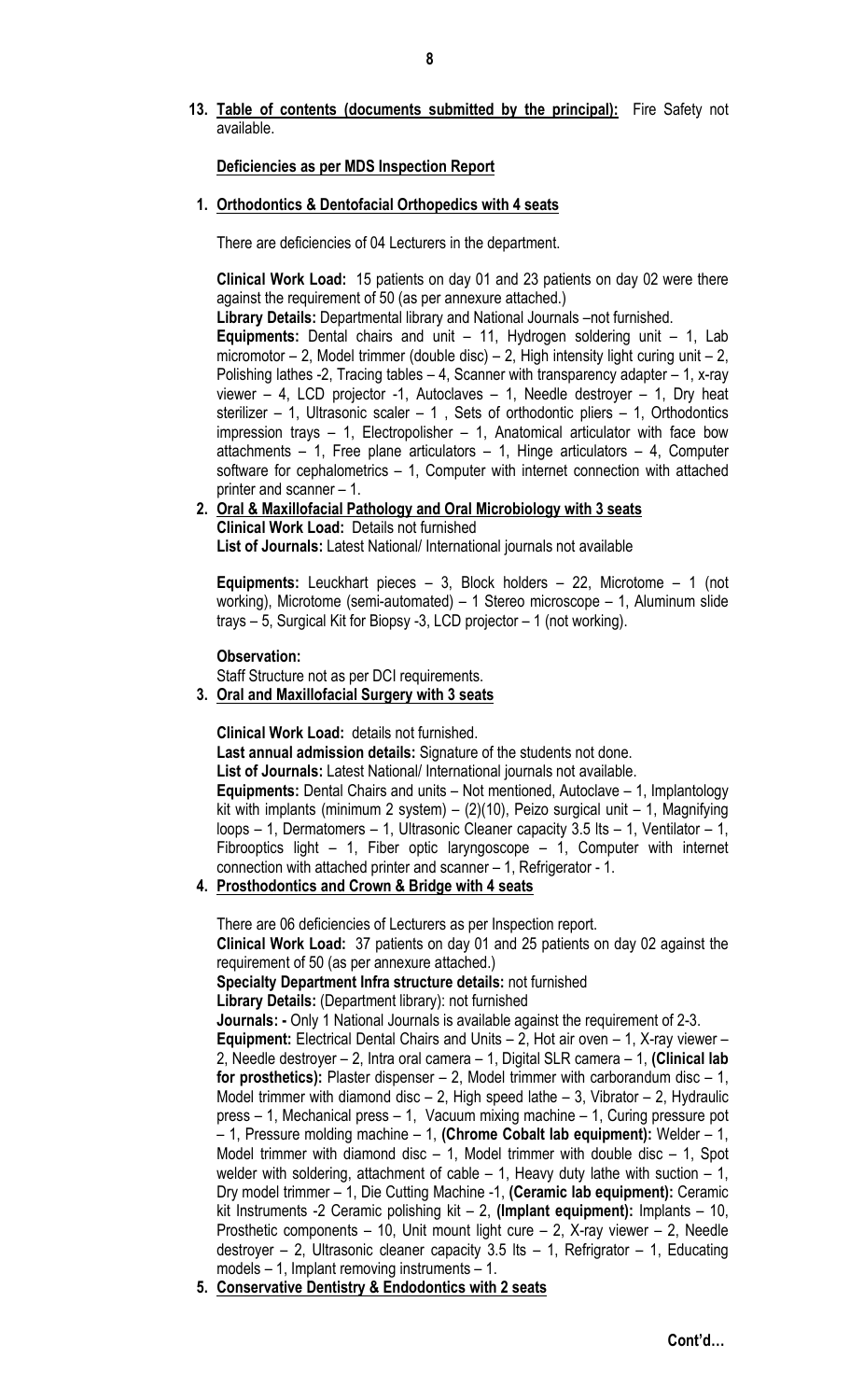There are deficiencies of 1 Reader and 6 Lecturers as per Inspection report. Dr. P. Manju, Tutors was not present on 11.04.2022 as per Inspection report.

Library Details: (Department Library): not furnished as per inspection report.

Journals:- only 1 international journals is available against the requirement of 4-6 and details of national journals not furnished as per inspection report.

Equipments: Mechanized rotary instruments including hand pieces and hand instruments various systems – 1, Apex locators one for every two chairs – 1, Equipments for injectable thermoplasticized gutta percha  $-1$  (non functional), Operating microscopes 3 step or 5 step magnification – 1, Surgical endo kits (Microsurgery) – 2, Needle destroyer – 1, Ceramic finishing kit- Nil, RVG with x-ray machine developing kit – 1, Bleaching unit – 1, Instrument retrieval kits – 1, (Equipments for casting procedures): Lab micro motor/ metal grinders/ sand blasters/ polishing lathes/ duplicator equipment/ vacuum investment equipments – 1, Laser (preferably hard tissue) – 1, Face bow with semi adjustable articulator – 1. Observation:

Journals not available.

#### 6. Pedodontics and Preventive Dentistry with 3 seats

Clinical Work Load: There are 09 patients on day 01 and 13 patients on day 2 against the requirement of 40.

Equipment: Dental chairs and units – 10 (5 non functioning & 5 partially functioning), Automatic developer  $-1$ , Pulp tester  $-1$ , Apex locator  $-1$  (not working), Glass bead sterilizer – 2 (not working), Ultrasonic scalers – 2 (not working), X-ray viewer – 1, Amalgamator – 1, Plaster dispenser – 1, Vibrator – 1, Soldering unit  $-1$ , Lab micro motor  $-2$  (not working).

# 7. Periodontology with 3 seats

Clinical Work Load: There are 36 patients on day 01 and 45 patients on day 02 against the requirement of 60.

**Equipments:** Airoter hand pieces  $-1$ , UV chamber  $-1$ , Formalin chamber  $-1$ , UNC-15 probe – 4, Pressure sensitive probe – 1, Sub gingival scaler – 1, Arkansas sharpening stone – 1, (Surgical Instruments): Surgical cassette with sterilization pouches  $-4$ , Mini five curettes  $-1$ , Bone traphines for harvesting autografts  $-1$ . Local drug delivery systems – 1, Bone condenser – 1, Soft tissue laser (8 watt) – 1, Splinting kit with material  $-2$ , Composite finishing kit  $-1$ , Digital camera  $-1$ , Intra oral camera – 1, Electrical dental chair and unit – 1, Physio dispenser – 1, Implant kit (at least two different systems) – 2, Implants – 10, Implant maintenances kit (plastic instruments) – 1, Implant guide – 1, X-ray viewer – 1, Ultrasonic cleaner – 1, Autoclave programmable for all recommended cycles – 1, RVG with x-ray machine – 1, Refrigerator -1, Surgical kit – 1, Sinus Lift Kit – 1, Educating models – 1, implant removing kit -1

# 8. Oral Medicine and Radiology with 1 seats

There is a deficiency of one Lecturer as per Inspection report. Dr. S. Sakthivel, Reader was absent on 11.04.2022. Clinical Work Load: - not furnished Equipments: RVG with intra oral radiography machine (FDA Approved) – 1, Extra oral radiography machine – 1, Intra-oral camera – 1, Pulp tester – 2, Lead aprons – 1, Lead gloves – 2, Radiographic filters (Conventional and rare earth) – 1, Automatic radiographic film processors – 2, Thyroid collars – 1, Digital blood glucose tester – 1, Digital Camera – 1, Sialography cannula – 2. Observations:

Staff structure - not furnished as per DCI requirements.

Recent Journals not available.

#### 9. MDS Observations as per Inspection report:

Oral Surgery: - No senior lecturer post, deficient journals both online/ offline.

Oral Pathology: - Staff structure not furnished as per DCI requirement.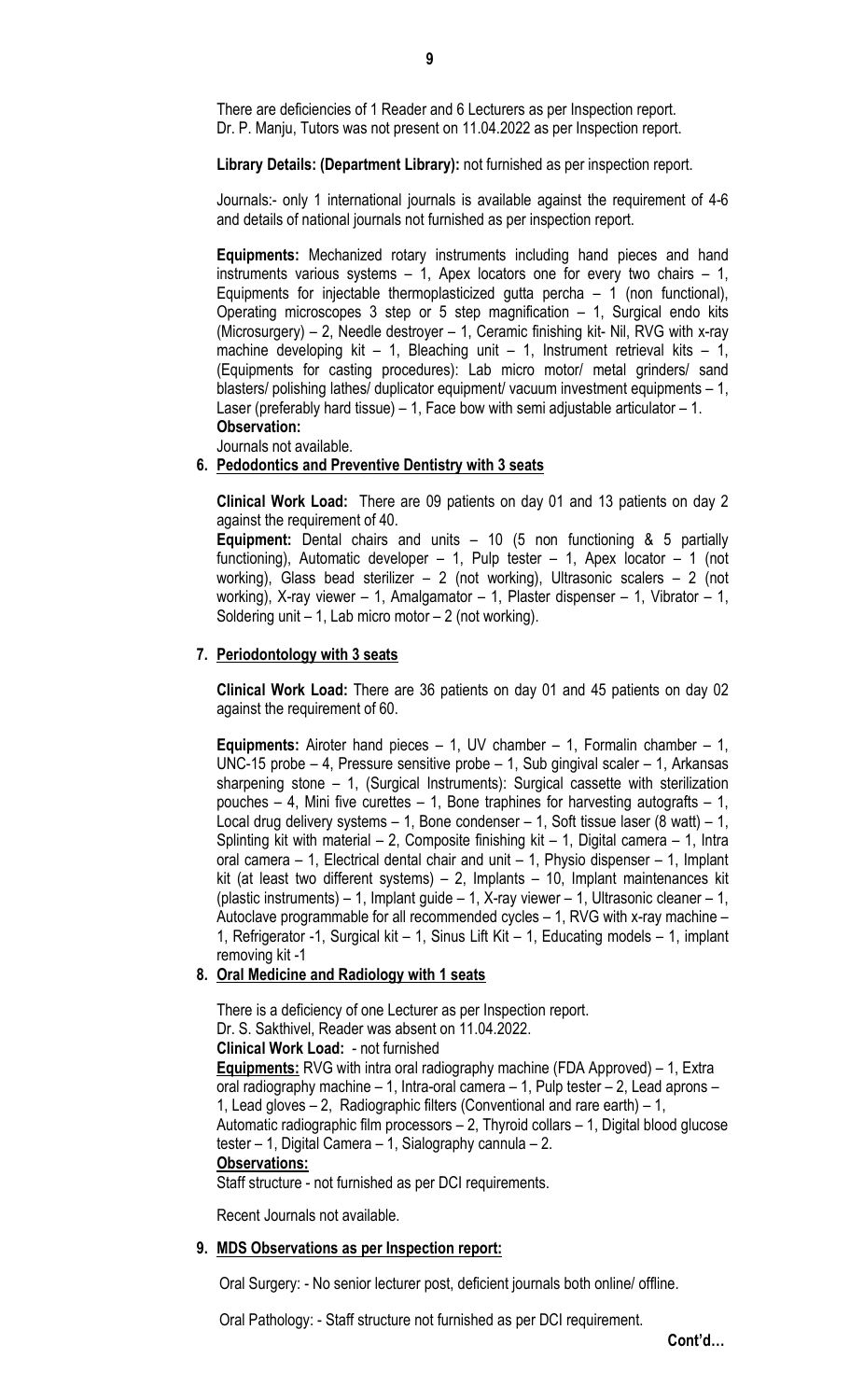Conservative Dentistry and Endodontics:- Staff structure not as per DCI requirement (acute shortage of staff).

Prosthodontics: Staff structure not as per DCI requirement, deficiencies in journals.

Public Health Dentistry: only one staff available with teaching experience of more than 4 years.

## 5(8). K.S.R. Institute of Dental Science & Research, Tiruchengode, Tamil Nadu

To consider Joint Inspection Report of the Council's Inspectors Dr. Rajan Gupta, Distt. Sirmour, Dr. Mohit Pal Singh, Udaipur and Dr. Anshula Deshpande, Vadodara carried out on 11<sup>th</sup> & 12<sup>th</sup> April, 2022 to inspect and report on (i) Standard and actual Physical facilities made available for teaching BDS & MDS Courses (ii) the compliance of norms prescribed by the Council with regard to the teaching load, admission strength etc. by the institution and (iii) the general overall impression about the institution.

**Compliance** 

## Deficiencies as per BDS Inspection Report:

- 1. University affiliation:- The University Affiliation is valid for the year 2021-22 and has not provided the current university affiliation for the year 2022-23.
- 2. Equipments: Department of Physiology: (Clinical Lab):- Spirometer (Ordinary)-3. Mosso's Erograph-1. Opthalmoscope-1. Dynamometer-1. Perimeter -1. Hair Aesthesiometer-2. Bicycle Ergrometer – 1.

## Deficiencies as per MDS inspection reports:

1. Oral & Maxillofacial Pathology and Oral Microbiology with 3 seats

Clinical Material:- There are only 17 patients on 11.04.2022 and 11 patients on 12.04.2022 against the requirement of 18.

## 5(9). Institute of Dental Studies & Technology, Kadrabad, Ghaziabad, Uttar Pradesh

To consider Joint Inspection Report of the Council's Inspectors Dr. Ranjan Malhotra, Patiala, Dr. Sharmistha Vijay, Jaipur and Dr. Binoy Kumar Singh, Patna carried out on 25<sup>th</sup> & 26<sup>th</sup> April, 2022 to inspect and report on (i) Standard and actual Physical facilities made available for teaching BDS & MDS Courses (ii) the compliance of norms prescribed by the Council with regard to the teaching load, admission strength etc. by the institution and (iii) the general overall impression about the institution.

**Compliance** 

| Deficiencies as per BDS Inspection Report                                                                                                                                                                                                                   |
|-------------------------------------------------------------------------------------------------------------------------------------------------------------------------------------------------------------------------------------------------------------|
| 1. University Affiliation: - The University affiliation is valid for the year 2021-<br>22 and has not provided the current University affiliation for the year 2022-<br>23.                                                                                 |
| 2. Non Teaching Staff/ Ministerial Staff: Assistant/ Clerk - 8, C.S.A. (chair<br>side attendant)/DORA/ANM/ Para Medical staff with 6 months (minimum<br>class 10 <sup>th</sup> pass) experience in dental college/Clinic/Hospital - 5,<br>Radiographer - 1. |
| Hospital:                                                                                                                                                                                                                                                   |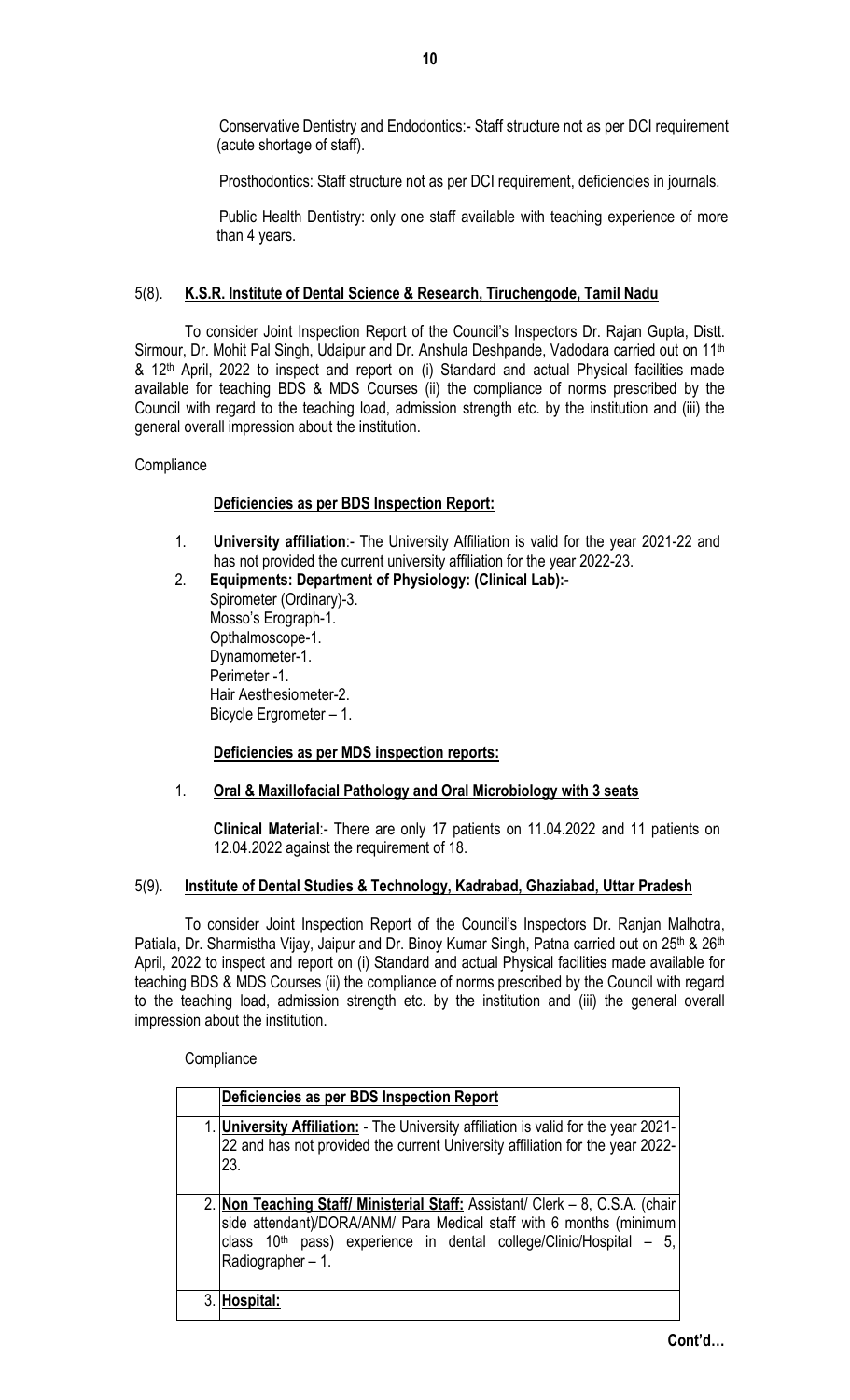| (Medical Staff): ENT - 1, Paediatrics - 1.                                                                                                                                                                                                                                                                                                                                                                                         |  |  |
|------------------------------------------------------------------------------------------------------------------------------------------------------------------------------------------------------------------------------------------------------------------------------------------------------------------------------------------------------------------------------------------------------------------------------------|--|--|
| (Nursing Staff): O.T. Nurses - 2, General Nurse - 3.                                                                                                                                                                                                                                                                                                                                                                               |  |  |
| (Health Staff): Pharmacist $-1$ .                                                                                                                                                                                                                                                                                                                                                                                                  |  |  |
| (Administrative Staff): LDC - 2.                                                                                                                                                                                                                                                                                                                                                                                                   |  |  |
| 4. Major Equipments:                                                                                                                                                                                                                                                                                                                                                                                                               |  |  |
| (Prosthodontics and Crown & Bridge): Heavy duty hand piece (lab                                                                                                                                                                                                                                                                                                                                                                    |  |  |
| micromotors) $-1$ .                                                                                                                                                                                                                                                                                                                                                                                                                |  |  |
| (Ceramic and Cast Partial Laboratory): Induction casting machine - 1<br>(shared with Conservative), Programmable porcelain furnace with vacuum<br>pump with instrument kit and material kit - 1 (shared with Conservative),<br>Palatal trimmer - 1.                                                                                                                                                                                |  |  |
| (Plaster room for Pre-Clinical work): Vibrator - 1.                                                                                                                                                                                                                                                                                                                                                                                |  |  |
| (Oral & Maxillofacial Surgery): Needle burner with syringe cutter $-2$ ,<br>Extraction forceps sets $-3$ , Dental elevators $-1$ .                                                                                                                                                                                                                                                                                                 |  |  |
| (Periodontology): Surgical instrument sets - 1 (Sets incomplete), Needle<br>Burner with syringe cutter $-1$ (non working).<br>(Orthodontics): X-ray viewers - 1.                                                                                                                                                                                                                                                                   |  |  |
| (Pediatric and Preventive Dentistry): Scaling instruments - 2,<br>Restorative instruments - 1.                                                                                                                                                                                                                                                                                                                                     |  |  |
| (Oral Medicine and Radiology): Intra Oral x-ray unit (AERB Certified) - 1<br>(non functional), Diagnostic kits (Mouth mirror, dental probe, college<br>tweezers) $-2$ .                                                                                                                                                                                                                                                            |  |  |
| Department of Physiology: (Hematology Lab): Sphygmomanometer -3<br>Stop watches - 5, (Clinical Lab): Knee Hammer - 1.<br>Department of Biochemistry (Clinical Lab): Micro pipettes - 1.                                                                                                                                                                                                                                            |  |  |
|                                                                                                                                                                                                                                                                                                                                                                                                                                    |  |  |
| Department of Pharmacology (Clinical Lab): Glass rod medium/ small -<br>8. Pipette 1 ml - 11. Reagent bottle with lid - narrow mouth (white<br>NMW)125/250/500ml $-$ 4, Reagent bottle with lid $-$ wide mouth (white<br>NMW)125/250/500ml) - 2, Petri dish - 2, Spirit lamp - 1.<br>Department of General Pathology (Clinical Lab): Conical flask - 2,<br>Electronic weight scale $-2$ , Sprit lamp $-1$ , Test tube stand $-2$ . |  |  |
| 5. Central Library:- 5 Dental Chairs/Units are non functional.                                                                                                                                                                                                                                                                                                                                                                     |  |  |
| 6. Staff Quarters (Separate From Hostel): Staff Quarters - 20%                                                                                                                                                                                                                                                                                                                                                                     |  |  |
| Deficiencies as per MDS Inspection Report                                                                                                                                                                                                                                                                                                                                                                                          |  |  |
| 1. Oral and Maxillofacial Surgery with 2 seats<br>There is a deficiency of 1 Dental Chair and Units.                                                                                                                                                                                                                                                                                                                               |  |  |
| 2. Paedodontics and Preventive Dentistry with 3 seats<br>There is a deficiency of 1 Dental Chair and Units.                                                                                                                                                                                                                                                                                                                        |  |  |
| 3. Oral & Maxillofacial Pathology and Oral Microbiology with 3 seats<br>Clinical Material: There are only 5 patients on 1 <sup>st</sup> and 2 <sup>nd</sup> day of<br>the inspection against the requirement of 18.                                                                                                                                                                                                                |  |  |
| 4. Prosthodontics and Crown & Bridge with 5 seats                                                                                                                                                                                                                                                                                                                                                                                  |  |  |
| <b>Equipments:</b> High speed lathe - 1, Welder - 1, (Implant Equipments):<br>Unit mount light cure $-1$ , X-ray viewer $-1$ .<br>7. Observations:                                                                                                                                                                                                                                                                                 |  |  |
| Periodontics: 2 Dental chairs not connected to compressor and<br>water.                                                                                                                                                                                                                                                                                                                                                            |  |  |
| 8. The following details in respect of the 8 PG departments viz. (i) Oral<br>Medicine and Radiology (ii) Oral Surgery (iii) Oral pathology (iv)<br>Conservative dentistry (v) Orthodontics (vi) Prosthodontics (vii) Pedodotics<br>and (viii) Periodontology:-                                                                                                                                                                     |  |  |
| Staff assessment for publications, library details, Hostel facility for PG,                                                                                                                                                                                                                                                                                                                                                        |  |  |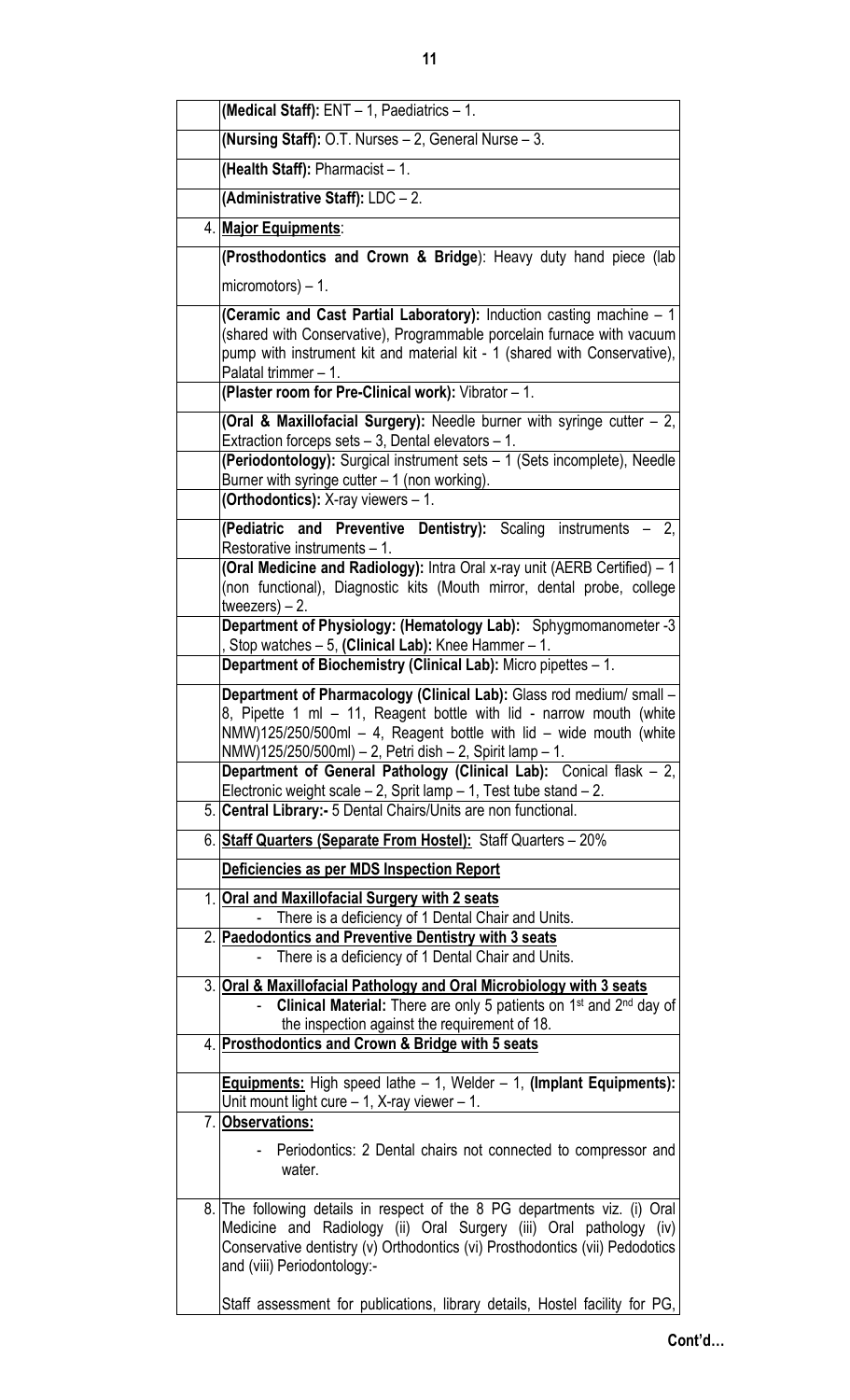Preclinical work (for all inspections excepts starting), Students academic presentation (for all inspections excepts starting), Students academic work (for all inspections excepts starting), Clinical work (for all inspections excepts starting), Scientific presentation (for all inspections excepts starting), Details of theory & practical (Only for recognition inspections), Constitution of board of examiners (Only for recognition inspections), Observation/ Remarks of the inspectors (table of contents- documents submitted by the principal).

## 5(10). SMBT Dental College & Hospital, Amrutnagar, Maharashtra

To consider Joint Inspection Report of the Council's Inspectors Dr. Uttam Kumar Sen, Purba Medinipur, Dr. Suparna Ganguly Saha, Indore and Dr. Shitij Srivastava, Lucknow carried out on 21st & 22nd April, 2022 to inspect and report on (i) Standard and actual Physical facilities made available for teaching BDS & MDS Courses (ii) the compliance of norms prescribed by the Council with regard to the teaching load, admission strength etc. by the institution and (iii) the general overall impression about the institution.

#### **Compliance**

## Deficiencies as per BDS Inspection Report:

- 1. University affiliation: The University Affiliation for the current academic year 2022-23 not provided.
- 2. The following PG student were absent on the days of Inspection:

Dr. Gaikwad Anand, Department of Periodontology (21.04.2022 & 22.04.2022).

(ii) Dr. Darade Omkar Pradeeprao, Department of Conservative Dentistry and Endodontics (22.04.2022).

3. Bio-waste incinerator is available but outsourced- document attached.

Deficiencies as per MDS inspection reports:

## Oral Medicine & Radiology with 3 seats

- NAAC Accreditation Certificate not available.
- Library Details: National Journals not mentioned as per inspection report.

## Pedodontics and Preventive Dentistry with 3 seats

- Library Details: Latest National and International Journals not mentioned as per inspection report.
	- **Equipments: Dental Chairs and Units -1.**

# Oral & Maxillofacial Pathology and Oral Microbiology with 3 seats

**Clinical Material:** - There were 10 patients on  $2^{nd}$  day of inspection against the requirement of 18.

Prosthodontics and Crown & Bridge: Equipments. (Pages/Points are not attached in the inspection report.)

## 5(11). Rama Dental College, Kanpur, Uttar Pradesh

To consider Joint Inspection Report of the Council's Inspectors Dr. Mohammed Sagir, Palakkad, Dr. Darshan M. Dakshinadas, Nagpur and Dr. Shantanu Choudhari, Ahmedabad carried out on  $7<sup>th</sup>$  &  $8<sup>th</sup>$  April, 2022 to inspect and report on (i) Standard and actual Physical facilities made available for teaching BDS & MDS Courses (ii) the compliance of norms prescribed by the Council with regard to the teaching load, admission strength etc. by the institution and (iii) the general overall impression about the institution.

**Compliance**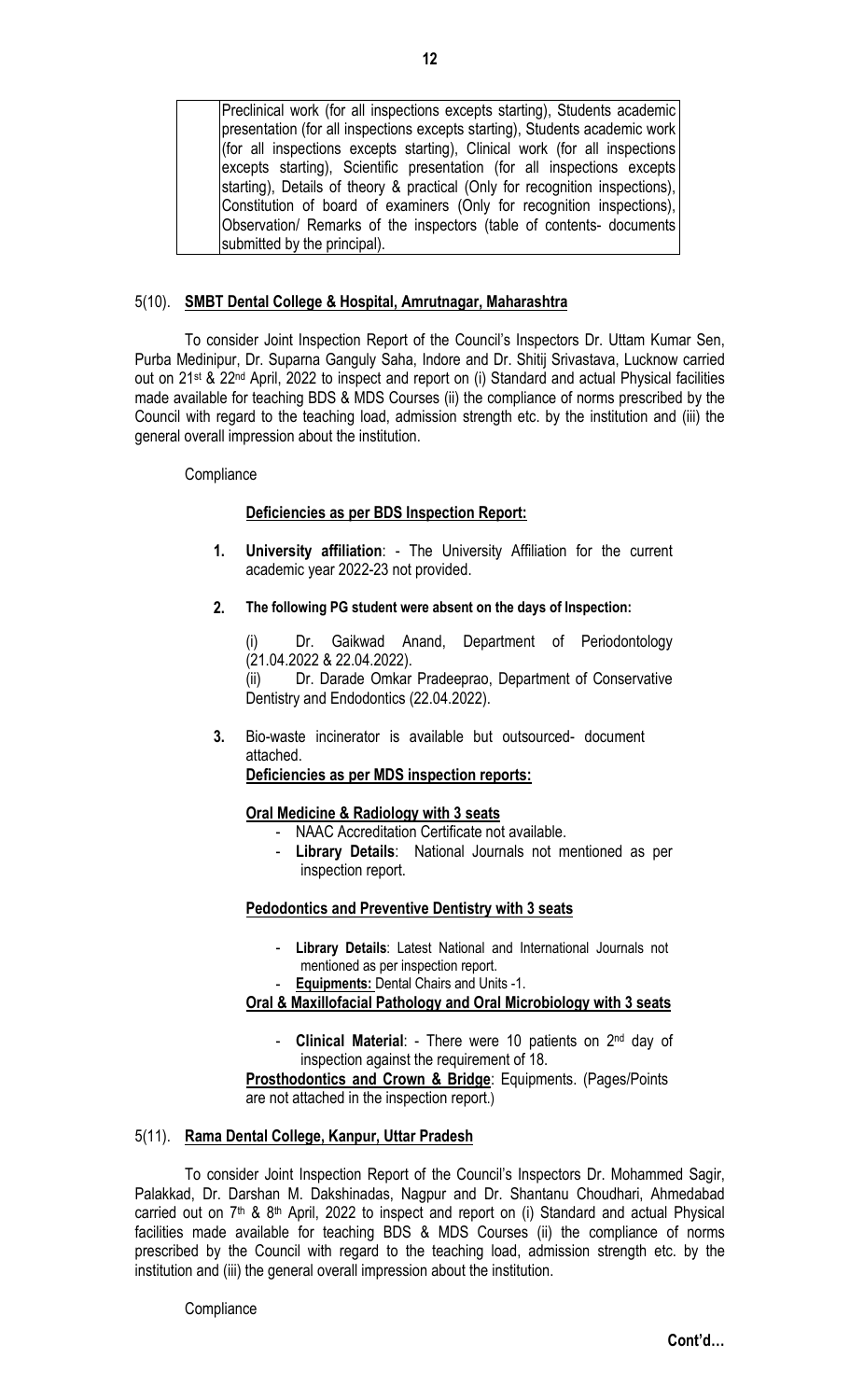## Deficiencies as per BDS Inspection Report:

- 1. There are following teaching faculties were absent on the day of Inspection:
	- (i) Dr. Mridul Singh, Lecturer, Oral Medicine & Radiology (07.04.2022)
	- (ii) Dr. Sachin Kumar, Lecturer, Periodontology (07.04.2022 & 08.04.2022)
	- (iii) Dr. Atul Kumar Gautam, Lecturer, Pedodontics & Preventive Dentistry (07.04.2022)
	- (iv) Dr. Arunesh Singh, Reader, Orthodontics & Dentofacial Orthopedics (07.04.2022)
	- (v) Dr. Abhishek Shankar, Sr. Lecturer, Orthodontics & Dentofacial Orthopedics (07.04.2022)
	- (vi) Dr. Achyut Sinha, Sr. Lecturer, Prosthodontics and Crown & Bridge (07.04.2022 & 08.04.2022)
	- (vii) Dr. Saurabh Yadav, Lecturer, Prosthodontics and Crown & Bridge (07.04.2022)
	- (viii) Dr. Kumari Sabita, Lecturer, Oral & Maxillofacial Surgery (07.04.2022)
	- (ix) Dr. Swameet Singh, Lecturer, Conservative Dentistry
- 2. There are following Medical Teaching Staff were absent on the day of Inspection:
	- (i) Dr. Jyoti Pandey, Lecturer, Anatomy
	- (ii) Dr. Shalini Gupta, Lecturer, Anatomy
	- (iii) Dr. Mani Kant Chaudhary, Lecturer, Biochemistry
	- (iv) Dr. Parul Joshi, Reader, General Pathology
	- (v) Dr. Aayush Yadav, Lecturer, General Pathology
	- (vi) Dr. Swastika Singh Chandel, Lecturer, Microbiology
	- (vii) Dr. M. Azam, Lecturer, General Medicine
	- (viii) Dr. Mohd. Ibrahim, Lecturer, General Medicine
- 3. There are following PG students were absent on the day of Inspection:
	- (i) Dr. Rashi Gupta, 1st Year, Pediatric and Preventive Dentistry (07.04.2022)
	- (ii) Dr. Afshan Afreen, 3rd Year, Oral & Maxillofacial Surgery (medical leave on (07.04.2022 & 08.04.2022)
	- (iii) Dr. Santwana Tripathy, 3rd Year, Pediatric and Preventive Dentistry (medical leave on (07.04.2022)
	- (iv) Dr. Jasveen Chhabra, 3rd Year, Pediatric and Preventive Dentistry (07.04.2022)
- 4. There are following deficiencies of Major Equipments in the various departments: Prosthodontics and Crown & Bridge: Phantom Heads-50 sharing with Conservative Dentistry.

Conservative Dentistry and Endodontics: Phantom Lab Unit: 60 shared with Prosthetics.

- 5. There are deficiencies of two tutors in the department of Oral Pathology.
- 6. Anatomical Act has not been obtained from the competent authority (DME).
- 7. Students were complaining about the stipend not being paid

#### Deficiencies as per MDS Inspection Report:

## Prosthodontics and Crown & Bridge with 6 seats

- 1. Dr. Prateek Tandon, Sr. Lecturer was absent on the both days of Inspection i.e. 07.04.2022 & 08.04.2022. Conservative Dentistry & Endodontics with 6 seats
- 1. Dr. Swameet Singh, Sr. Lecturer was absent on the both days of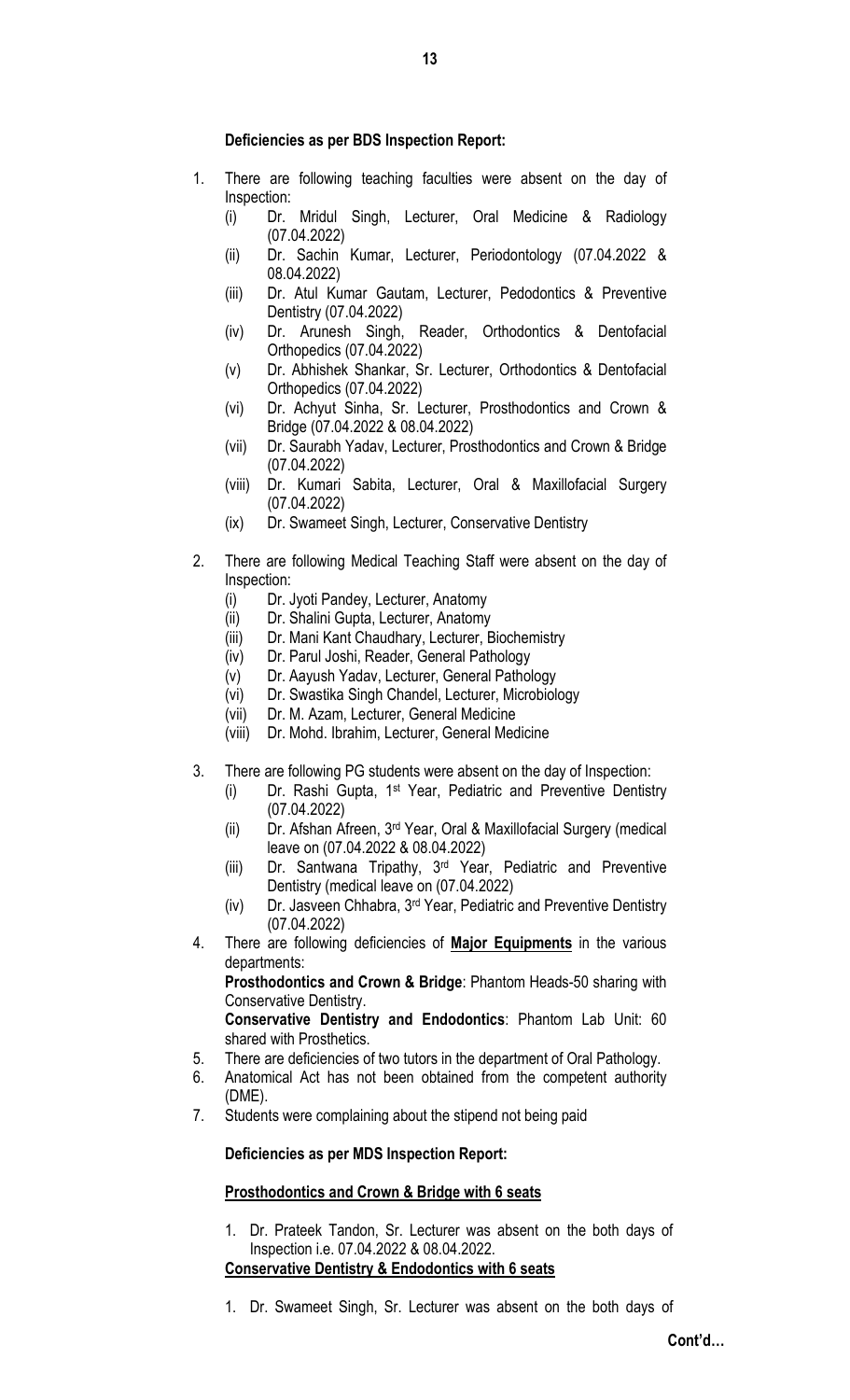# Inspection i.e. 07.04.2022 & 08.04.2022

## 5(13). Adesh Institute of Dental Sciences & Research, Bathinda, Punjab

To consider Joint Inspection Report of the Council's Inspectors Dr. Bhagvan Das Rai, Dr. Jitendra Bhagchandani, Lucknow and Dr. G.M. Sogi, Mullana carried out on 26<sup>th</sup> & 27<sup>th</sup> April, 2022 to inspect and report on (i) Standard and actual Physical facilities made available for teaching BDS & MDS Courses (ii) the compliance of norms prescribed by the Council with regard to the teaching load, admission strength etc. by the institution and (iii) the general overall impression about the institution.

#### **Compliance**

|                  | Deficiencies as per BDS Inspection Report                                                      |  |  |
|------------------|------------------------------------------------------------------------------------------------|--|--|
| 1.               | Infrastructure & Functional Requirements:-                                                     |  |  |
|                  | Medical Stores cum Pharmacy - In the Campus<br>(i)                                             |  |  |
|                  | Auditorium - In the campus adjacent to dental college.<br>(ii)                                 |  |  |
|                  | Bio-waste incinerator is not available.<br>(iii)                                               |  |  |
| $\overline{2}$ . | <b>Major Equipments:-</b>                                                                      |  |  |
|                  | Oral Pathology and Oral Microbiology:- Dental Chairs and Units<br>(i)<br>$-2$                  |  |  |
|                  | (ii)<br>Periodontology: - Dental Chairs and Units - 4.                                         |  |  |
|                  | Orthodontics: - OPG with cephalostat - In OMDR.<br>(iii)                                       |  |  |
|                  | Oral Medicine and Radiology:- General X-ray Unit - In Medical<br>(iv)                          |  |  |
|                  | Hospital in Campus.                                                                            |  |  |
|                  | Conservative Dentistry and Endodontics: - Dental Chairs and Unit<br>(v)<br>$-1.$               |  |  |
| $\overline{3}$ . | Library Details: - all chairs and units are functioning and electrically                       |  |  |
|                  | operated except 6 chairs.                                                                      |  |  |
| 4.               | Observations:-                                                                                 |  |  |
|                  | The pollution control board certificate is not available.<br>(i)                               |  |  |
|                  | (ii)<br>The ethical committee is not registered with Govt. agency.                             |  |  |
|                  | Deficiencies as per MDS Inspection Report                                                      |  |  |
| 5.               | <b>Orthodontics and Dentofacial Orthopedics</b>                                                |  |  |
|                  | <b>Observations:-</b>                                                                          |  |  |
|                  | Details of Ethical Committee is not submitted.<br>(i)                                          |  |  |
|                  | (iii)<br>NAAC accreditation certificate is not submitted.                                      |  |  |
| 6.               | <b>Conserative Dentistry and Endodontics</b>                                                   |  |  |
|                  | -Dr. Mini Jain has 10 publication points against the requirements of 20<br>publication points. |  |  |
|                  | (i)<br>Details of Ethical Committee is not submitted.                                          |  |  |
|                  | (ii)<br>NAAC accreditation certificate is not submitted.                                       |  |  |

## 5(14). Eklavya Dental College & Hospital, Jaipur, Rajasthan

To consider Joint Inspection Report of the Council's Inspectors Dr. Manu Rathee, Rohtak and Dr. Abhijit Chakraborty, Kolkata carried out on 20<sup>th</sup> & 21<sup>st</sup> April, 2022 to inspect and report on (i) Standard and actual Physical facilities made available for teaching BDS Course (ii) the compliance of norms prescribed by the Council with regard to the teaching load, admission strength etc. by the institution and (iii) the general overall impression about the institution.

**Compliance**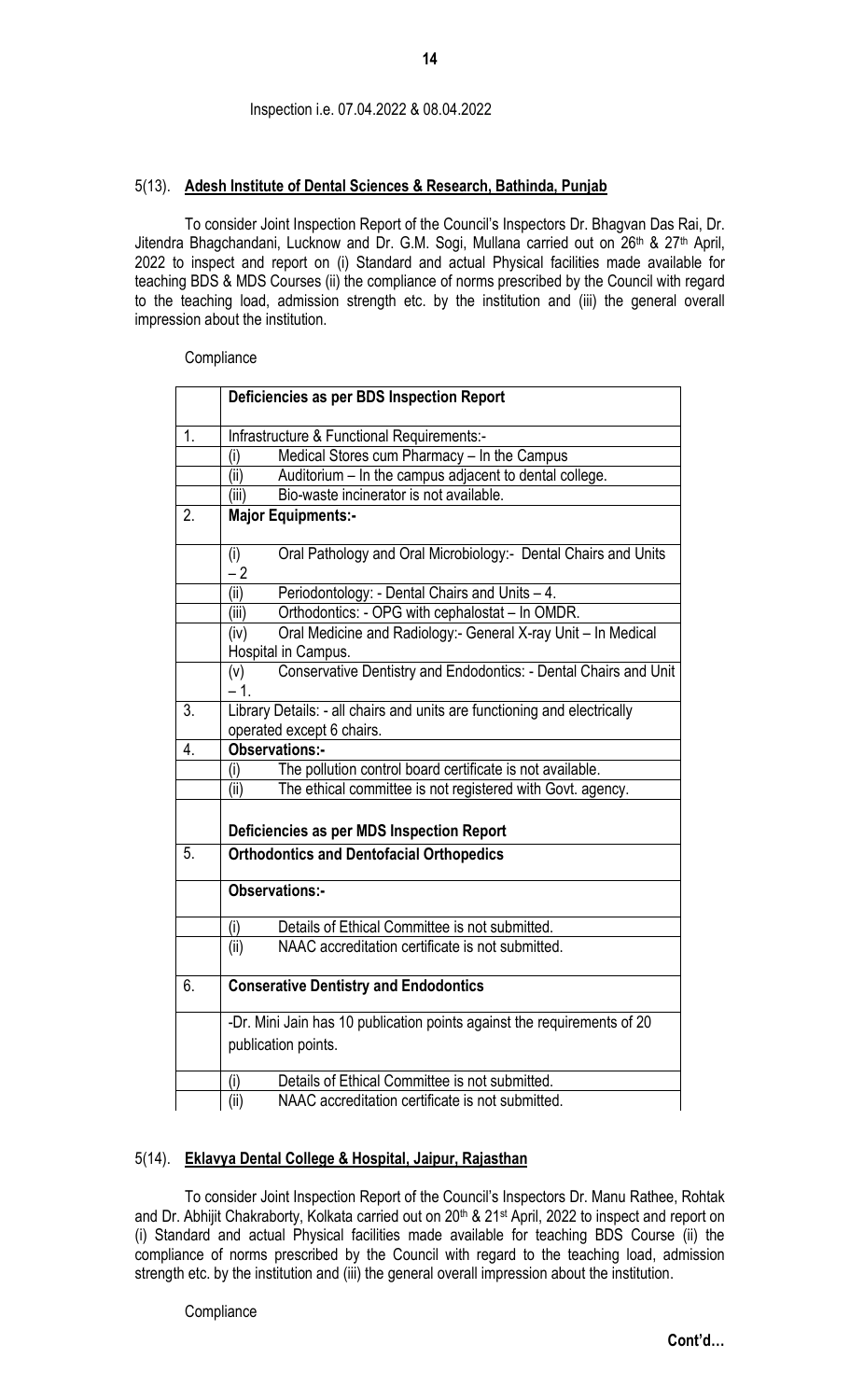1 There is a deficiency of one Lecturer/Tutor.

## 2. The following Dental Teaching Staff were absent on the day of inspection:-

(i) Dr. Priyanki Aggarwal, Professor, Prosthodontics was absent on 20.04.2022

(ii) Dr. Saurabh Yadav, Reader, Conservative Dentistry was absent on 20.04.2022

(iii) Dr. Vineet Bhargava, Conservative Dentistry was absent on 20.04.2022.

(iv) Dr. Anuj Sharma, Professor, Oral Surgery was absent on 20.04.2022.

(v) Dr. Geetanjali Sikka, Reader, Periodontology was absent on 20.04.2022.

(vi) Dr. Swati Sharma, Reader, Orthodontics was absent on 20.04.2022.

(vii) Dr. Ekta Gupta, Reader, Orthodontics was absent on 20.04.2022

(viii) Dr. Navdha Chaudhary, Reader, Pedodontics and Preventive Dentistry was absent on 20.04.2022

(ix) Dr. Wasim Sajad Bhat, Sr. Lecturer, Public Health Dentistry was absent on 20.04.2022.

(x) Dr. Dinesh Deep, Sr. Lecturer, Prosthodontics was absent on 20.04.2022.

(xi) Dr. Sonam Dhall, Sr. Lecturer, Conservative and Endodontics was absent on 20.04.2022.

(xii) Dr. Rajat Ray, Tutor, Conservative and Endodontics was absent on 20.04.2022.

(xiii) Dr. Manisha Saini, Tutor, Oral Medicine and Radiology was absent on 20.04.2022.

(xiv) Dr. Vimlesh Kumar Adhana, Tutor, Oral Medicine and Radiology was absent on 20.04.2022.

(xv) Dr. Avantika Chaudhary, Tutor, Oral & Maxillofacial Surgery was absent on 20.04.2022.

(xvi) Dr. Pooja Yadav, Tutor, Oral & Maxillofacial Surgery was absent on 20.04.2022.

(xvii) Dr. Saurabh Gaur, Tutor, Oral & Maxillofacial Surgery was absent on 20.04.2022.

(xviii) Dr. Lokesh Dariya, Tutor, Oral Pathology and Microbiology was absent on 20.04.2022 and 21.04.2022

(xix) Dr. Rekha Saini, Tutor, Oral Pathology and Microbiology was absent on 20.04.2022.

(xx) Dr. Manjit, Tutor, Orthodontics was absent on 20.04.2022.

(xxi) Dr. Manmohan Rathore, Tutor, Orthodontics was absent on 20.04.2022.

(xxii) Dr. Meenu Kumari, Tutor, Orthodontics was absent on 20.04.2022.

(xxiii) Dr. Devendra, Tutor, Pedodontics and Preventive Dentistry was absent on 20.04.2022.

(xxiv) Dr. Badal Sharma, Tutor, Pedodontics and Preventive Dentistry was absent on 20.04.2022.

(xxv) Dr. Aashna Mathur, Tutor, Periodontics was absent on 20.04.2022.

(xxvi) Dr. Astha, Tutor, Periodontics was absent on 20.04.2022.

(xxvii) Dr. Vibhor Gupta, Tutor, Periodontics was absent on 20.04.2022.

(xxviii) Dr. Priyanka Yadav, Tutor, Public Health Dentistry was absent on 20.04.2022.

(xxix) Dr. Sachin Yadav, Tutor, Public Health Dentistry was absent on 20.04.2022.

(xxx) Dr. Sharda Saini, Tutor, Public Health Dentistry was absent on 20.04.2022.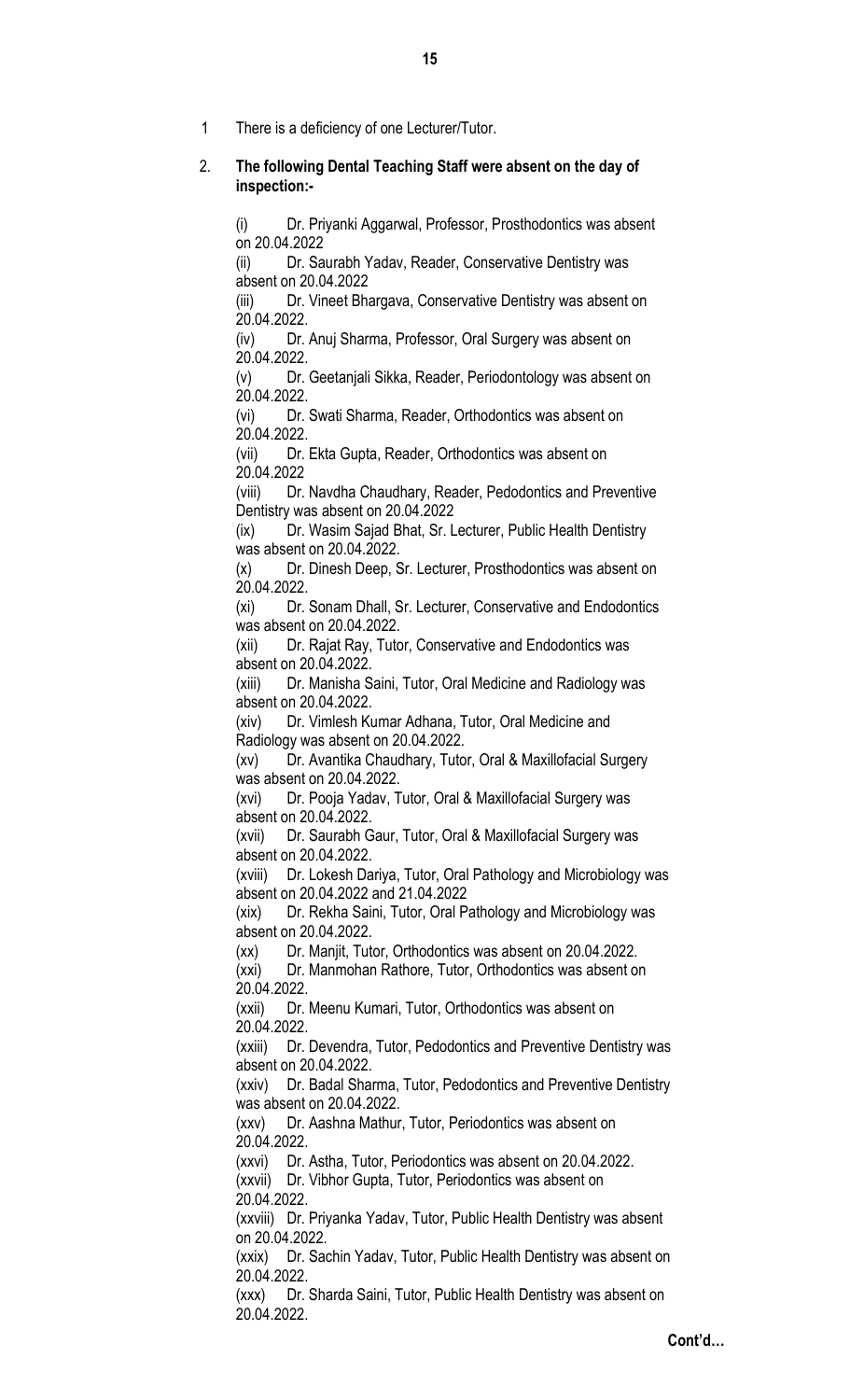(xxxi) Dr. Beauty Sharma, Tutor, Prosthodontics was absent on 20.04.2022.

(xxxii) Dr. Manoj Kumar, Tutor, Oral Pathology was absent on 20.04.2022.

#### 3. The following Medical Teaching Staff were absent on the days of inspection as under:-

Dr. Bhuvenesh, Sr. Lecturer, Dept. of Anatomy was absent on 20.04.2022 and 21.04.2022.

Dr. Devender, Sr. Lecturer, Dept. of Anatomy was absent on 20.04.2022 and 21.04.2022.

Dr. Ranveer, Sr. Lecturer, Dept. of Anatomy was absent on 20.04.2022. Dr. Mukul Adlakha, Reader, Dept. of Physiology was absent on

20.04.2022 and 21.04.2022.

Dr. Saurabh, Sr. Lecturer, Dept. of Physiology was absent on 20.04.2022.

Dr. Naveen, Sr. Lecturer, Dept. of Physiology was absent on 20.04.2022 and 21.04.2022.

Dr. Anil Gupta, Professor, Dept. of Bio Chemistry was absent on 20.04.2022.

Dr. Purnima Suthar, Sr. Lecturer, Dept. of Bio Chemistry was absent on 20.04.2022 and 21.04.2022.

Dr. Ramavatar Sharma, Sr. Lecturer, Dept. of Bio Chemistry was absent on 20.04.2022.

Dr. Garima Bansal, Reader, Dept. of Pharmacology was absent on 20.04.2022 and 21.04.2022.

Dr. Prateek, Sr. Lecturer, Dept. of Pharmacology was absent on 20.04.2022.

Dr. Amit, Sr. Lecturer, Dept. of Pharmacology was absent on 20.04.2022.

Dr. Syam Sunder, Sr. Lecturer, Dept. of Pharmacology was absent on 20.04.2022 and 21.04.2022.

Dr. Sachin Bansal, Reader, Dept. of General Pathology was absent on 20.04.2022.

Dr. Krishna Prjapat, Sr. Lecturer, Dept. of General Pathology was absent on 20.04.2022.

Dr. Jitendra Rundla, Sr. Lecturer, Dept. of General Pathology was absent on 20.04.2022.

Dr. Shilpi Bansal, Reader, Dept. of Microbiology was absent on 20.04.2022.

Dr. Rohit, Sr. Lecturer, Dept. of Microbiology was absent on 20.04.2022 and 21.04.2022.

Dr. Ashish, Sr. Lecturer, Dept. of General Medicine was absent on 20.04.2022.

Dr. Rakesh, Sr. Lecturer, Dept. of General Medicine was absent on 20.04.2022.

Dr. Krishan Kant, Sr. Lecturer, Dept. of General Medicine was absent on 20.04.2022.

Dr. Deepak Singhal, Reader, Dept. of General Surgery was absent on 20.04.2022.

Dr. Arpit, Sr. Lecturer, Dept. of General Surgery was absent on 20.04.2022.

Dr. Naresh Yadav, Sr. Lecturer, Dept. of General Surgery was absent on 20.04.2022 and 21.04.2022.

Dr. Vishnu Dutta, Reader, Dept. of Anesthia was absent on 20.04.2022. Dr. Kuldeep, Sr. Lecturer, Dept. of Anesthia was absent on 20.04.2022 and 21.04.2022.

Dr. Vikas Lamba, Lecutrer, Dept. of Anesthia was absent on 20.04.2022.

4. Infrastructure and Functional Requirements:- Clinical Area (for different specialty departments) – Not Available, Wards Male and Female to accommodate 20 Beds, Central Store, Departmental Store, Major and Minor OT etc. – Not Available.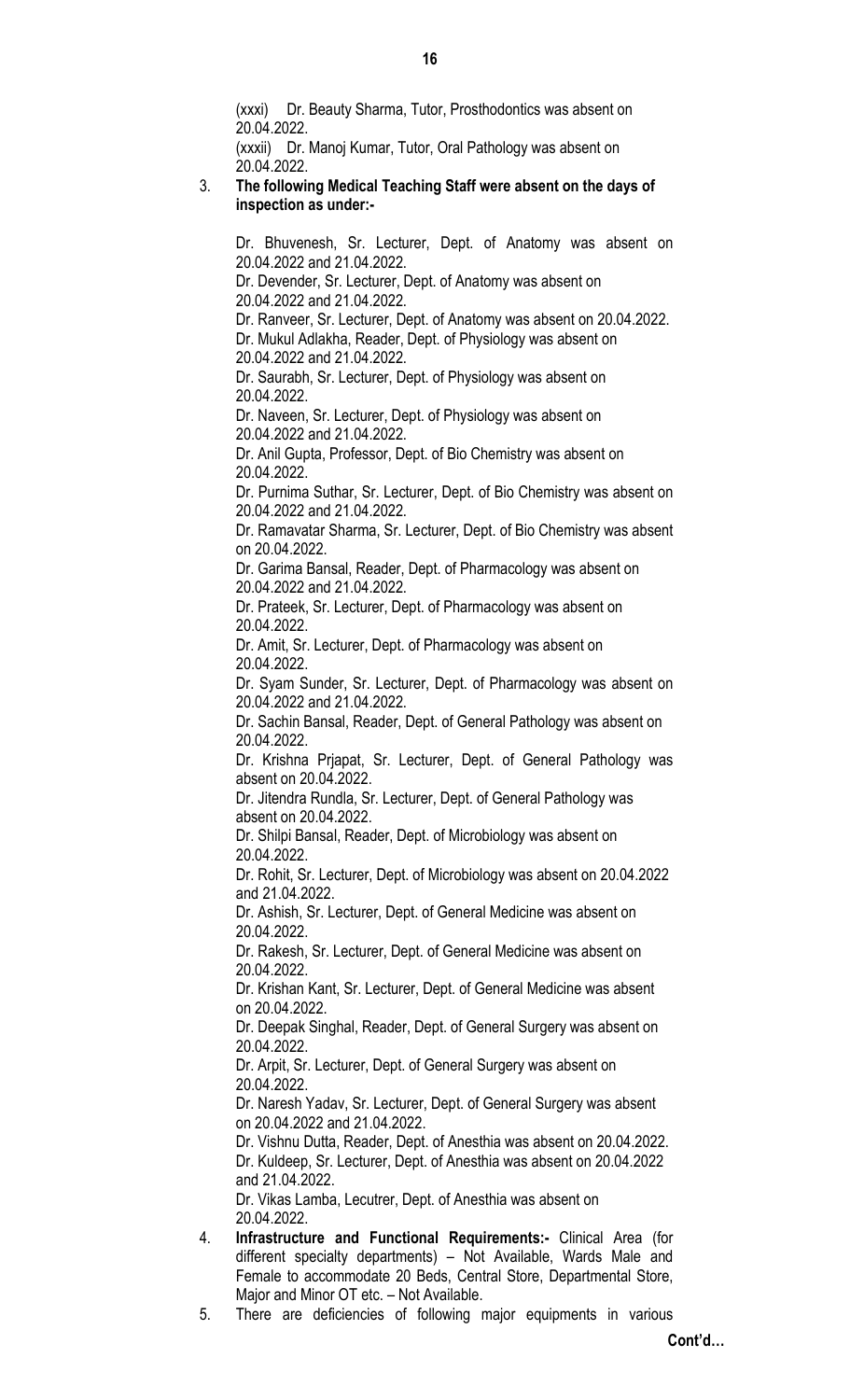departments as under :-

(i) Prosthodontics and Crown and Bridge:- Extra Oral/Intra Oral Tracer – 4, Dewaxing Unit – 1, Curing Unit – 1, Dental Casting Machine  $-$  1, Wax Burnout Furnace  $-$  1, Surveying Unit  $-$  1, Autoclave  $-$  1, LAB: Plaster Dispenser – 1, Acrylizer – 1, Deflasking Unit – 4, Hydraulic Press – 2, Hot Water Sterilizer – 1, Geyser – 2, Phantom Heads – Shared with Endodontic, Pre Clinical working tables – Shared with Endodontic, Ceramic and Cast Partial Laboratory:- Induction casting machine – 1, Pre-Clinical Prosthetics Laboratory: Work table preferable complete stainless steel fitted with light, Bunsen burner, air blower, working stool. Adequate number of lab micro motor with attached hand piece :- 10 (Shared with Prosthodontics).

(ii) Conservative Dentistry and Endodontics:- Dental Chairs and Units – 25 are manual, Rubber Dam Kits – 3, Autoclaves – 2, Ultrasonic Cleaner – 2, Needle Burner with syringe cutter – 2, Pulp Tester Digital – 2, Glass Bead Sterilizers – 1, Plaster Dispensers – 2, Vibrator – 2, Endo Motor – 2, Magnification Loops – 1, Injectable Gutta Percha – 1, Phantom Lab Unit – Shared with Prosthodontics, Clinical Laboratory:- Plaster Dispenser, Model Trimmer, Lathe, Lab Micromotor, Ultrasonic Cleaner, Spindle Grinder, Vibrator, Burnout Furnace, Porcelain Furnace, Sandblasting Machine, Lab Airrotor, Pindex System, Circular Saw, Vacuum Mixer, Pneumatic chisel, Casting Machine and Ceramic Unit - Shared with Prosthodontics.

(iii) Oral Pathology and Oral Microbiology: - Dental Chairs and Units – 2 are Manual, Knife Sharpener – 1.

(iv) Oral and Maxillofacial Surgery A) Exodontia :- Dental Chairs and Units – 25 are Manual, Autoclaves – 3, Ultrasonic Cleaner – 1, Needle Burner with syringe cutter – 7, Extraction forceps sets – 17, Dental Elevators – 9, Minor Oral Surgery Kits – 3, Emergency Drugs Tray  $-2$ .

(v) Periodontology:- Dental Chairs and Units – 30 are Manual, Autoclave – 1, Periodontal Surgical Kit – 2.

(vi) Orthodontics:- Dental Chairs and Units – 18 are Manual, Plaster Dispenser – 1, Micromotor – 4, Lathe – 1, Welders – 3, Typodont – 4, Set of Pliers – 9.

(vii) Pediatric and Preventive Dentistry:- Dental Chairs and Units – 20 are Manual, , Autoclaves – 2, Ultrasonic Cleaner – 2, PEDO LAB: Plaster Dispenser – 2, Lab Micro Motor – 3, Steam Cleaner – 1.

(viii) Oral Medicine and Radiology:- Automatic Panoramic with cephalometric X-ray Developer – 1, General X-ray Unit – 1, Automatic Developers/Dark Room – 1, Lead Collar – 2, Autoclave – 2, Sailography Equipment & Kit - 1

(ix) Public Health Dentistry:- Dental Chairs and Units – 16 are Manual, Autoclaves – 2, Ultrasonic Cleaner – 2, Intra Oral X-ray – 1, Portable Dental Chair – 1.

6. Department: Dental Anatomy, Embryology, Oral Histology and Oral Pathology Equipment Requirements:-

A) Dental Anatomy, Dental Histology & Oral Pathology Lab :-Television  $-1$ .

B) Histopathology Room:- Distilled Water Plant – 1, Diamond Tip Pencil – 1.

C) Oral Pathology Reporting Station :- Microscope Trinocular – 1.

7. Academic Block For Basic Science subjects (Department of Anatomy) Equipment Requirements:-

(i) Dissection Hall:- Dissection Table – 4, Stainless Steel tables with drainage for cadavers dissection  $-4$ , Educational Models  $-10$ .

(ii) Cadaver Room:- Large Storage Tank – 1, Small Tank – 1, Freezer Unit – 1.

(iii) Histology Room:- Dissection Microscopes – 5, Monocular Microscopes – 25, Binocular Microscope – 1

(iv) **Museum:-** Head and neck bones set  $-3$ .

8. Department of Physiology Equipment Requirement(Haematology Lab):- Microscopes – 8, Stage Incubator – 1, Winrobes Pipettes – 20, Haemo Giobinometer – 46, Haemocytometers – 50,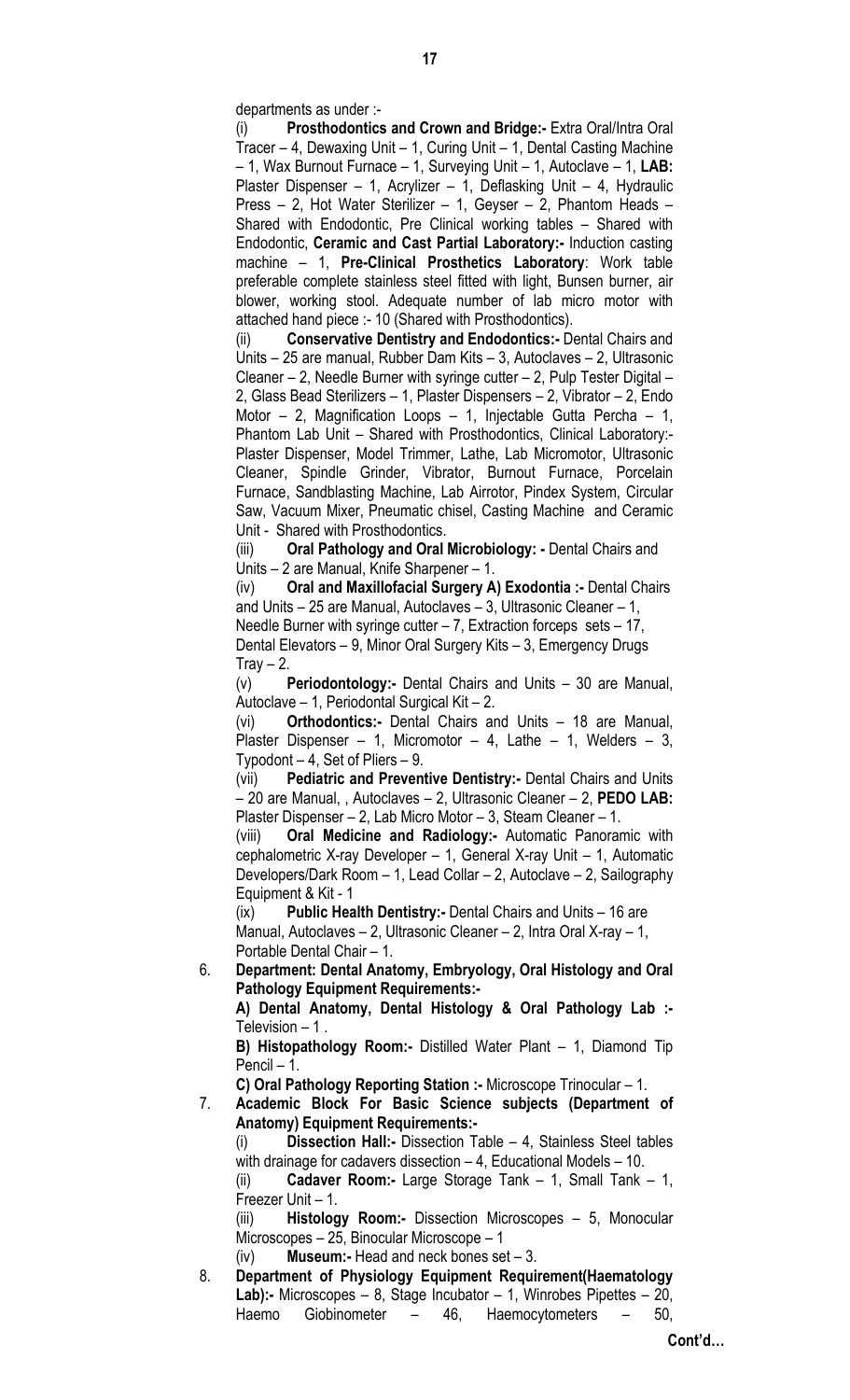Sphygmomanometer – 27, Stethoscopes – 17, Refrigerator – 1, Stop Watches  $-9$ , Ph Meter  $-1$ , Analytical balance  $-1$ , Centrifuge R4c and R8c – 1, Blood Cell Counters – 1, Haematocrit Tubes – 5, Glass Wares – Nil,

Clinical Lab:- Clinical Thermometer – 5, Knee Hammer – 5, Spirometer – 3, Mosso's Erograph - 1, Opthalmoscope – 1, Dynamometer – 1, Perimeter – 1, Hair Aesthesiometer – 2, Bicycle Ergrometer – 1, Examination Couches – 5, Steriliser – 1, Weighing Machine – 3, Height Chart – 1, Snellen's Chart – 1.

- 9. Department of Biochemistry (Clinical Lab):- Glass Wares Nil, Micro Pipettes – 5, Water Bath – 4, Distillation Apparatus – 2, Fume Cupboard  $-1$ , (Preparation Room):- Balance  $-3$ , Fridge  $-1$ , Instrument Room  $-$ Nil, Colorimeter – 5, Microscopes – 5, Electrophoretic Apparatus – 2, Urinometer – 20, Centrifuge – 1, Incubator – 1, Hot Air Oven – 2.
- 10. Department of Pharmacology(Equipment Requirement):- Beakers 100, China Dish – 37, Conical Flask – 5, Funnel – 25, Glass Rod Medium/Small – 100, Measuring Cylinder – 100ml = 7 Nil, Measuring Cylinder 250 ml – 5, Measuring Cylinder 500 ml – 2, Mortar and Pestle – 17, Pasteur Pipette pack of 100 – 3, Pipette 1 ml – 100, Pipette 2ml – 50, Pipette 5ml – 25, Reagent Bottle with lid Narrow Mouth (Amber NMA 125/250/500ml) – 100, Reagent Bottle with lid Narrow Mouth (White NMW 125/250/500ml) – 100, Reagent Bottle with lid Wide Mouth (Amber WMA 250ml) – 50, Reagent Bottle with lid Narrow Mouth ( White WMW 125/250/500ml) – 100, Test Tubes – 50, Petri Dish – 10, Wash Bottle – 75, Dropper Bottle – 50.

Instruments:- Transparent Dispensing Box – 50, Dispensing Balance – 50, Dispensing Weight Box – 50, Electronic Balance – 1, Mechanical Pipette – 1, Sensitive Balance – 1, Sphygmomanometer – 1, Spirit Lamp – 7, Test Tube Holders – 25, Test Tube Stand – 25, Water Bath – 1, Wax Paper Bundles – 5.

- 11. Department of Microbiology (Equipment Requirement) (Clinical Lab):- Microscope Monocular - 27, Double Door Refrigerator - 1, Autoclave – 1, Electronic Balance – 1, Water Bath – 1, Anaerobic Jar – 1, Centrifuge – 1, Bio Safety Cabinet – 1, Hot Air Oven – 1, Hot Plate - 1
- 12. Staff Quarters available 16 against the requirement of 19
- 13. Library Details:- E-Journals Not Available
- 14. Non Teaching Staff/Ministerial Staff:-
	- $(i)$  Receptionist 9
	- (ii) Dent. Tech(Dental Mechanic) 10
	- $(iii)$  Dent. Hygst.  $-5$
	- (iv) Radiographer 3
	- (v) Engineer 1
	- (vi) Plumber 1
	- (vii) Nurses 9
	- (viii) Lab Technicians 3

# Inspectors Observations:-

- The MoU between dental college and attached hospital includes payment to be done yearly per student as a requisite, however, no details of any payment was furnished. The PMO of the attached hospital submitted that students of the dental college do come to the hospital. Attached hospital BIS details not furnished.

- 187 dental chairs are manual out of total 202 dental chairs.

- There was nil record of stock(non-consumable and consumables) available in dental store. There were nil register, and nil purchase vouchers of any equipment.

- 28 basic sciences staff and 10 dental staff were absent on day one of inspection and 11 basic sciences staff and 4 dental staff were absent on day two of inspection.

There was no dental mechanic and dental hygienist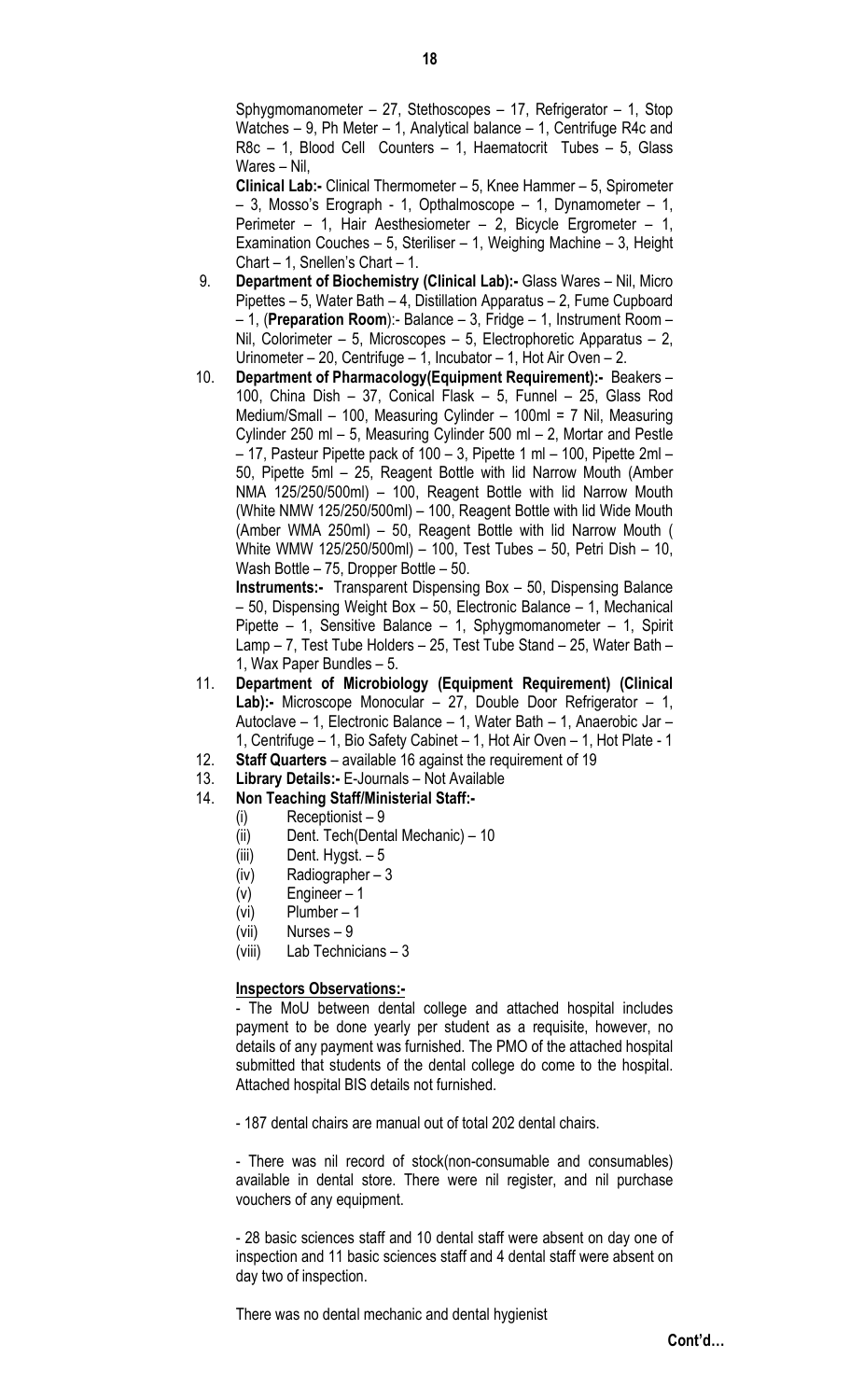No bank statement of any of the staff was furnished

The publication points are deficient with respect to Dr. Desshant, Oral Pathology, Dr. Reitesh Mahajan, PHD, Dr. Ekta Gupta, Orthodontics, Dr. Navdha Chaudhary, Pedodontics.

No record of stipend paid to interns was furnished. During interaction, interns submitted that they are not getting stipend.

There is no e-library.

The Floor area of library is 5027 sq ft as per furnished floor plan against required minimum 8000 sq ft as per proforma. The floor plan furnished does not match with the existing utilization.

No record of purchase of any book or journal during the past five years was (since 2017) furnished. The latest journal available was 2007.

There is no satellite clinic.

The labs are deficient in infrastructure and there was no lab attendant in any of the lab.

Completion Certificate from the competent authority was not furnished

Pollution Control Board permission not furnished

Bio-Medical waste management details (valid documents) not furnished.

Bio-waste incinerator is not available

Fire and safety certificate from competent authority was not furnished.

Anatomical act from competent authority has not been furnished.

AERB certified dark room is not available.

## 5(16). Institute of Dental Sciences, Village Sehora, Jammu (J&K)

To consider Joint Inspection Report of the Council's Inspectors Dr. Gaurav Singh, Lucknow and Dr. Himadri Chakrabarty, Kolkata carried out on 5<sup>th</sup> & 6<sup>th</sup> May, 2022 to inspect and report on (i) Standard and actual Physical facilities made available for teaching BDS Course (ii) the compliance of norms prescribed by the Council with regard to the teaching load, admission strength etc. by the institution and (iii) the general overall impression about the institution.

#### **Compliance**

- 1 Sr. Lecturer as Dr. Surabhi was absent on the day of Inspection
- 2 Two Dental Chairs were not functional in the department of Orthodontics. One Ultrasonic Cleaner was present of 7 liter capacity instead of desired 13 liter capacity.

## Compliance Report (Periodic)

5(40). Council's Recommendations on the verification report in respect of – (1) Azeezia College of Dental Sciences & Research, Kollam, Kerala, (2) Patna Dental College & Hospital, Patna, Bihar, (3) C.K.S. Teja Institute of Dental Sciences & Research, Andhra Pradesh and (4) Bharati Vidyapeeth Dental College & Hospital, Navi Mumbai, Maharashtra.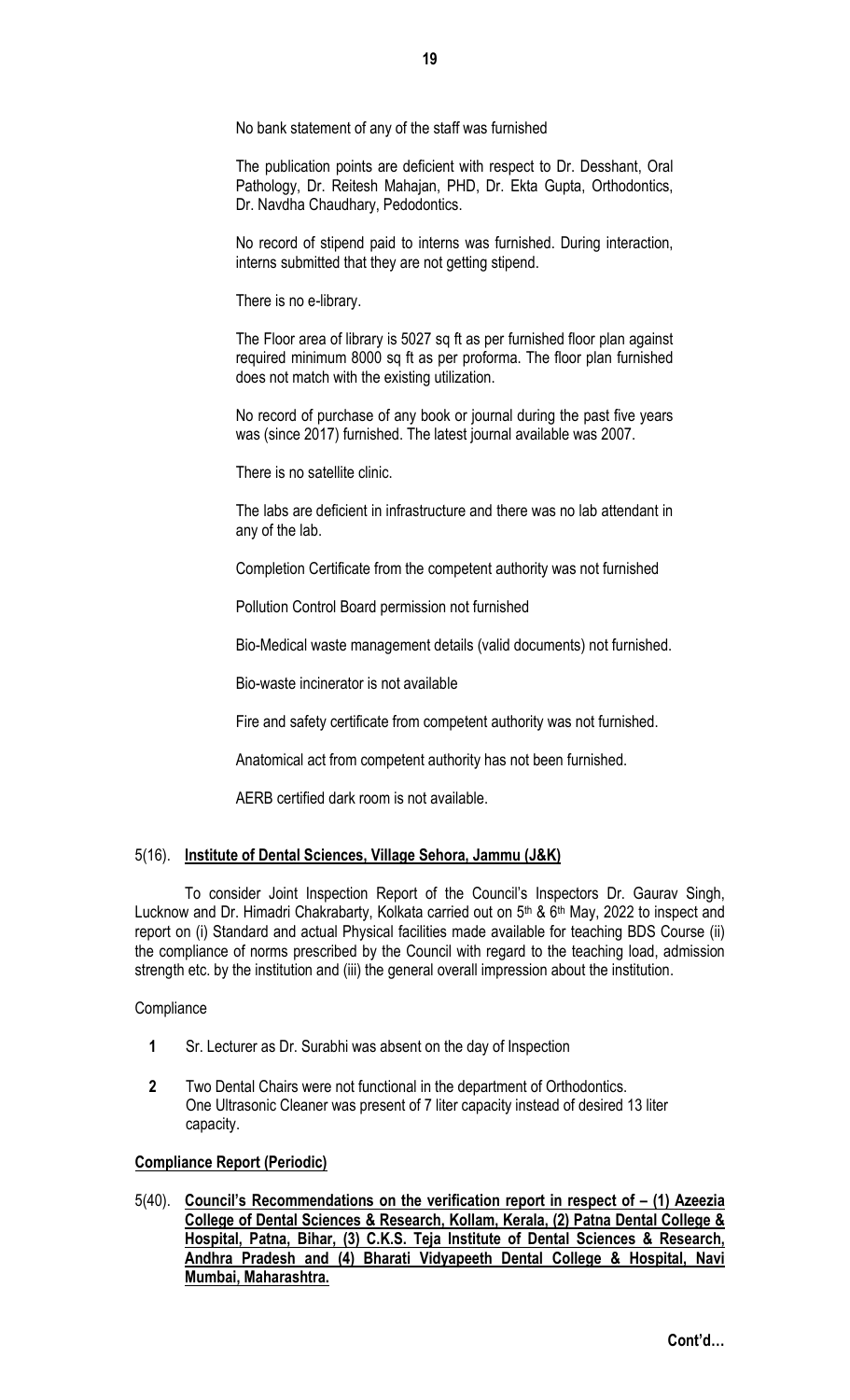To consider the recommendations of the General Body (by circulation) received in terms of DCI letter dated 13.04.2022 in respect of – (1) Azeezia College of Dental Sciences & Research, Kollam, Kerala, (2) Patna Dental College & Hospital, Patna, Bihar, (3) C.K.S. Teja Institute of Dental Sciences & Research, Andhra Pradesh and (4) Bharati Vidyapeeth Dental College & Hospital, Navi Mumbai, Maharashtra, on the Verification Inspection Report of the Council's Inspectors to verify the Compliance Report on the Joint Inspection Report of the Council's Inspectors.

## **Compliance**

- (1) Azeezia College of Dental Sciences & Research, Kollam, Kerala,
- Medical College Staff:
	- (i) Dr. Tahir MPVR, Asst. Prof., (Dept. of Ger. Surgery) who was absent on 15.04.2021 ––have been relieved. Whether he has been replaced with other faculty
	- (ii) Dr. Madhusoodanan Pillai, Prof., (Dept. of Anaesthesia) who was absent on 16.04.2021 ––have been relieved. Whether he has been replaced with other faculty
- No separate seating room/area for faculty & PGs.
- Space between the dental chairs in Conservative Dentistry & Endodontics, prosthodontic & conservative dept. In UG Section, the space was less and is not possible to operate on two chairs
- College has one phantom head lab having 60 phantom heads shared by Prosthodontics & Crown Bridge dept.
- The phantom heads are purchased which are medium quality
- Deficiency of equipment -Laser (preferably hand tissue)-1 (Conservative Dentistry Department)
- The dental chair placed inside the van is not functional
- certain faculty rooms not available
- Some of the electric chair are not upto the standard (good)
- Orthodontics dept are not according to good standard.
- Faculty chair and PG chairs are present, but not in Column pattern in the same room
- (2) Patna Dental College & Hospital, Patna, Bihar,

# Deficiencies as per BDS Inspection:

- 1. There are following dental teaching staff were absent on the day of Inspection:
	- (i) Dr. Mukesh Kumar, Conservative Dentistry
	- (ii) Dr. Jazib Nazeer, Oral pathology & Microbiology
- 2. There are deficiencies of four Readers in the following departments:
	- Oral Pathology and Oral Microbiology-1
	- Prosthodontics-1
	- Conservative Dentistry and Endodontics-1
	- Oral Pathology-1
	- Periodontics-1
- 3. There are deficiencies of lecturer-1, Tutors-16.
- 4. There is deficiencies is 1 Lecturer in the department of General Medicine, 1 Reader, 2 Lecturer in the department of General Surgery, and 1 Reader, 1 Lecturer in the department of Anesthesia.
- 5. Non-Teaching staff / Ministerial Staff:- No new recruitments as yet.
- 6. Central Library:- No update and No purchases.
- 7. Equipment deficiency:
	- Prosthodontics and Crown & Bridge: Semi adjustable articulator-2 (No purchases made), Extra oral / intra oral tracer-2 (No purchases made), Hot water sterilizer-1 (No purchases made), Geyser-1 (No purchases made), Phantom heads-20 are less.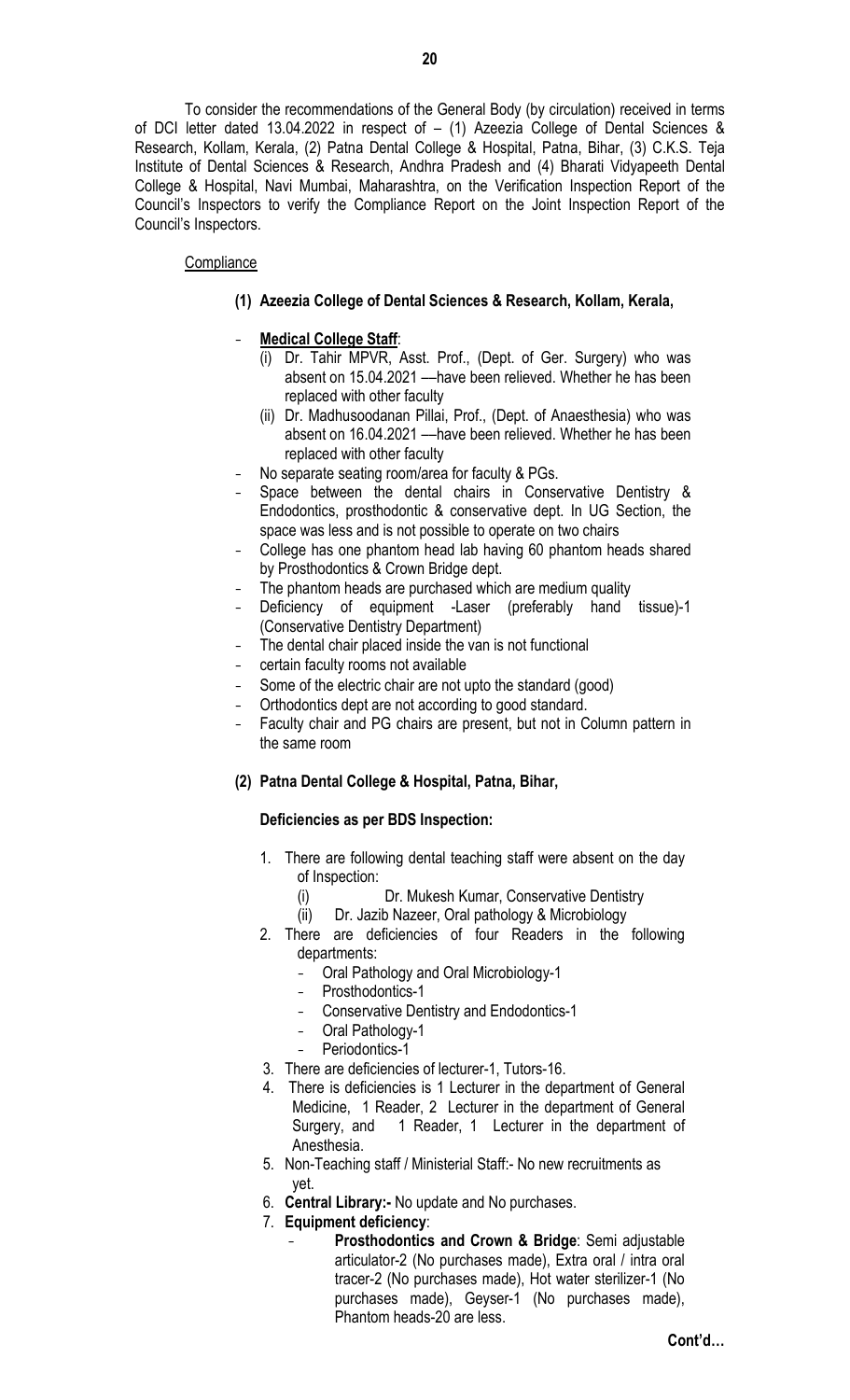- Conservative Dentistry and Endodontics: Intra-oral Xray Unit – Non functional, Radiovisiography – Not functioning.
- Pre Clinical Laboratory: Phantom Lab Unit 5, Gas cylinder and oxygen cylinder with burner-1.
- Clinical Laboratory: Porcelain furnace-1, Lab airrotor-1, Casting machine-1
- **Periodontology:** Physio dispenser with implant kit  $-$ Implant kit absent.
- **Orthodontics:** Ultrasonic cleaner-1, OPG with cephalostat-1.
- Oral Medicine and Radiology: Panoramic X-ray with cephalometric (Orthopentmogram)-1, Automatic periapical X-ray developer-1, Automatic Panoramic with X-ray developer-1, Radiovisiography with Intra Oral Camera-1, General X-ray Unit-1, Automatic Developers/Dark Room-1, Lead collar-2, Sailography equipment & Kit-1
- Public Health Dentistry: MOBILE CLINIC: Mobile Dental Van with dental chairs & units-2, Autoclaves-1, Intraoral X-ray-1, Glass bead sterilizers-1, Compressor-1, Metal cabinet-1, Portable dental chair-2, Stablizer-1, Generator-1, Water tank-1, Oxygen cylinder-1, Public address system-1, TV and video cassette player-1, Demonstration models-20.
- No separate hostel for dental college.
- 8. Bio-metric attendance of the faculty members and PG Students: Not working at present.:- Register being maintained, no other sources. Principal appointment not as per norm. Dr. Rani Kumari Gupta has received appointment order as Prof. However, the age is 66 years. Publication also not provided.
- 9. Clinical material in Prosthodonitcs. Was deficient on the day of inspection.

## Deficiencies as per MDS Inspection.

- 1. There are deficiencies of two Readers and three Lecturers.
- 2. Staff Assessment for Publications: HOD & Professor There is no publication & not provided.
- 3. Clinical Material: Inadequate 16 patientis total
- 4. Speciality Department Infra Structure details and Library details: Not supplied any information.
- 5. Internet facilities -not available.
- 6. Hostel Facility for PG: Not separate dental hostel
- 7. Equipments: (No update) Articulators-2, Light cures-1, Hot air oven-1, Autoclave-1, Intra oral camera-1, Digital SLR camera-1, Computer with internet connection with attached printer and scanner-1, CLINICAL LAB FOR PROSTHETICS: Model trimmer with diamond disc-1, High speed lathe-1, Vibrator-1, Micro motor lab type-2, CHROME – COBALT LAB EQUIPMENT: Duplicator-1, Wax heater-1, Wax carvers (Full PKT Set)-1, Stereo microscope-1, Magnifying work lamp-1, Heavy duty lathe with suction-1, Preheating furnace-1, CERAMIC LAB EQUIPMENT: Ceramic kit (instruments)-2, Ceramic polishing kit-2, IMPLANT EQUIPMENT: Electrical dental chair and unit-1, Physio dispenser-1, Implant kit-2, Implants-10, Prosthetic components-10, Unit mount light cure-1, X-ray viewer-1, Needle destroyer-1, Ultrasonic cleaner capacity 3.5 lts-1, X-ray machine with RVG-1, Refrigerator-1, Surgical kit/prosthetic kit-2, Educating models-1, Implant removing instruments-1..
- 8. Academic Observations:-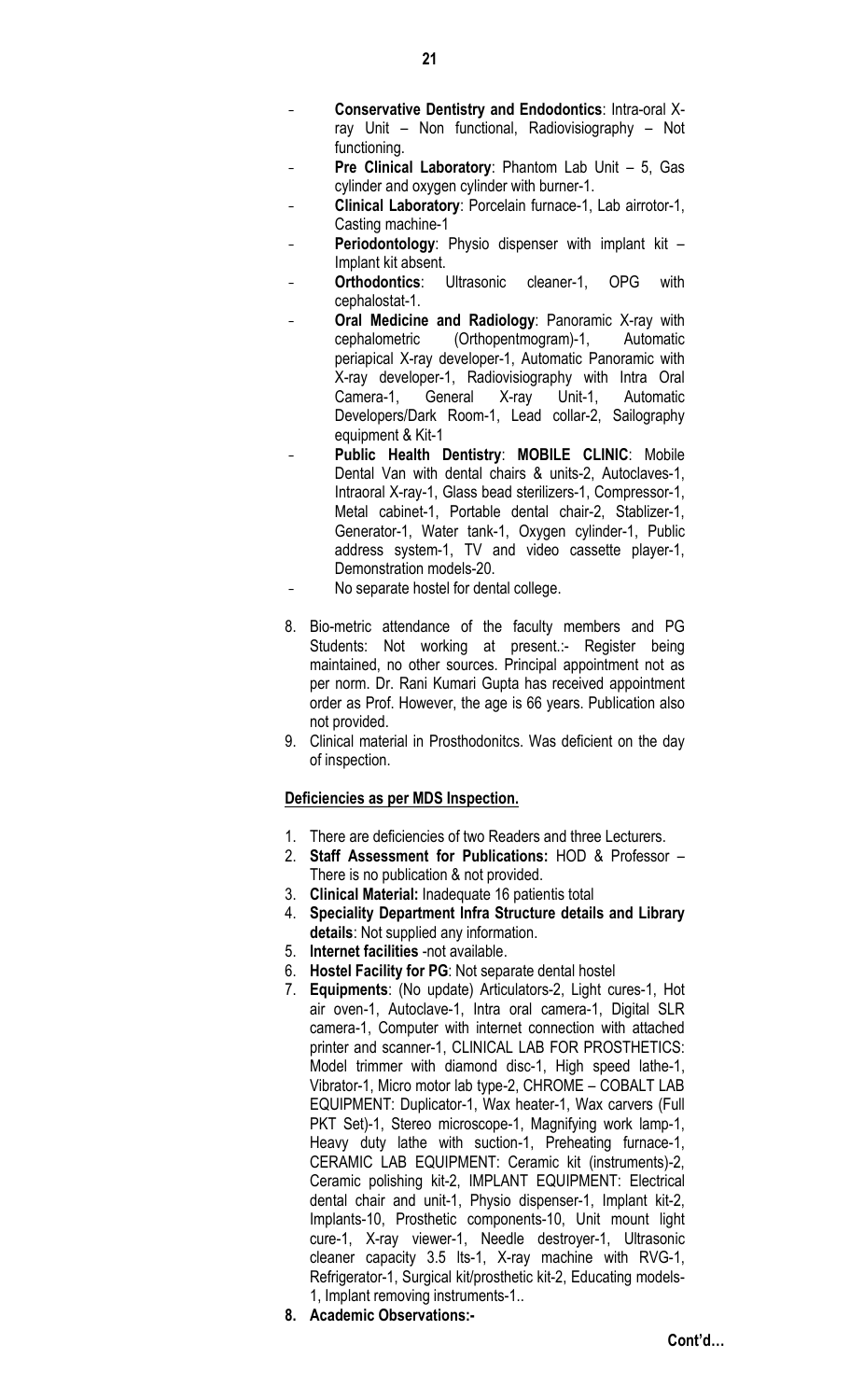- PG programme not upto mark.
- PG programme not satisfactory.
- Logbook not updated.
- Equipments are old and deficient.
- Supervision is insufficient.
- 9. University Affiliation:- current university affiliation not provided
	- Centralized Air Compressor: Not available.
	- Biometric Attendance: Not available.
	- -Fire Safety: Supply order provided.
	- CCTV: -not in lecturer hall.
	- Details of AERB Norms-: Not available.
- (3) C.K.S. Teja Institute of Dental Sciences & Research, Andhra Pradesh
	- Professor (Oral Pathology & Microbiology) was not having his bank details.
	- Out of 89 non teaching staff, 71 were present absent on the day of inspection..
	- Affidavit of the medical staff As per letter dated 7.11.2017 of Govt. of Andhra Pradesh, extension of clinical attachment of medical hospital is going to expire in March, 2022.
	- There is deficiency of equipments in the department of Conservative Dentistry and Endodontics: Phantom lab is shared by department of Prosthetic & Conservative,
	- There is deficiency of following equipments in the department of Public Health Dentistry:-
		- (i) Mobile Dental Van was not functional
		- (ii) No Autoclave
		- (iii) No Intraoral X-ray
		- (iv) No Glass bead sterilizers
		- (v) No Metal Cabinet,
		- (vi) No Stabilizer
		- (vii) No Generator
		- (viii) No Water Tank
		- (ix) No Public address system

# Inspectors Observation:

# 1. Disregard of Biometric attendance system:-

- I. On enquiry it was found that the institution did not follow the biometric attendance system.
- II. Upon further strenuous enquiry by the inspector, the manual attendance system (of making attendance by signing) was also not provided for 02.03.2022 even after repeated request for the same.
	- 2. Following staff members were absent on the day of inspection:
		- I. Dr. B. Indira Padmaya, Professor & HOD in Prosthodontics.
		- II. Dr. A Kishore Kumar, Professor, Periodontics.
		- III. Dr. Brijesh Krishna, Reader, Oral Pathology.
		- IV. Dr. G. Sravanthi, Reader, Prosthodontics.
		- V. Dr. N.P. Swathi, Sr. Lecturer, Prosthodontics.
		- VI. Dr. Rasool, Reader, Prosthodontics.
		- VII. Dr. V. Archana, Sr. Lecturer, Pedodontics.
		- VIII. Dr. Kavitha, Sr, Lecturer, Oral Surgery.
		- IX. Dr. Sreeja, Sr. Lecturer, Endodotnics
		- X. Dr. N.P. Swathi, Sr. Lecturer, Prosthodontics.
		- XI. Dr. C. Sravya, Sr. Lecturer, Periodontics.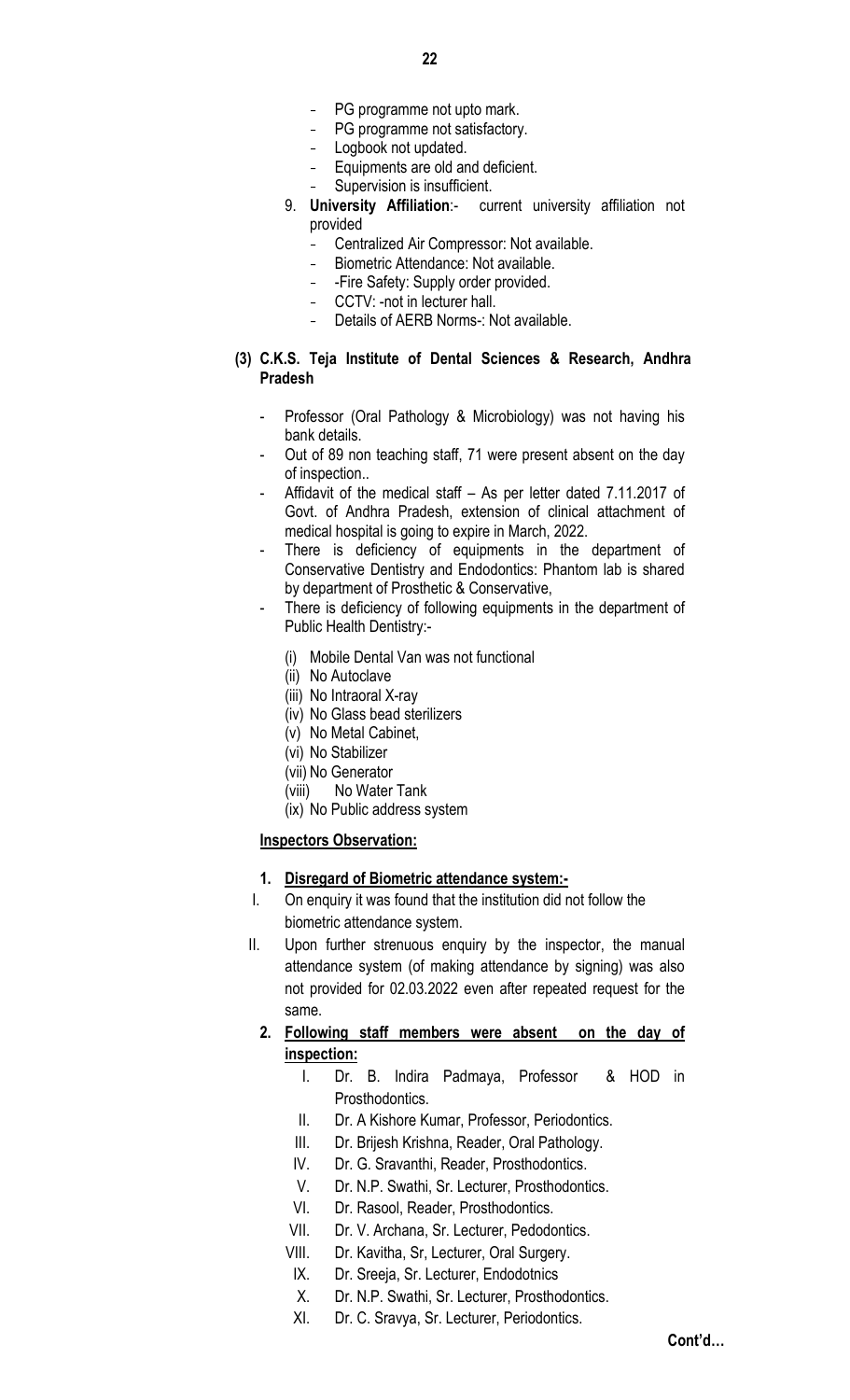XII. Dr. Sameeulla Shaik, Reader, Oral Medicine.

### 3. Bank Account issues:-

- I. Dr. Sudheer Kant Prof. & HOD (less OP) could not provide his bank details and did not possess – Form -16.
- II. All newly recruited staff members also could not provide their bank account details used for salary.

#### 4. Grave Concerns with Mobile Van:-

Initially only chairs and compressor was there in the Mobile Van. Later arranged from somewhere by the college authorities.

#### (4) Bharati Vidyapeeth Dental College & Hospital, Navi Mumbai, Maharashtra,

The following teaching staff were absent on the day of Inspection:-

- 1. Dr. Divij Joshi Reader Department of Orthodontics.
- 2. Dr. Richa Mishra Lecturer Department of Orthodontics.
- 3. Dr. Nityanand Shetty Lecturer Department of Orthodontics.
- 4. Dr. Avantika Jadav Lecturer Department of Prosthodontics.
- 5. Dr. Harsh Unadkat Lecturer Department of Conservative.
- 6. Dr. Deepak Kolte Lecturer Department of Oral Surgery.
- 7. Dr. Agre Bhagyashree P Tutor Department of Oral Surgery.
- 8. Dr. Pallavi Kale Tutor Department of Oral Pathology.
- On the day of Inspection the following Medical Teaching Faculty were absent:-
	- 1. Smt. Diptika Pinjarkar MSC Anatomy
	- 2. Dr. Ankur Patel Department of Anatomy
	- 3. Dr. Anil Bhale Department of Anatomy
	- 4. Dr. Vinod Dhole Department of Physiology
	- 5. Dr. Bapu Kamble Department of Biochemistry
	- 6. Dr. Amol Mumbaikar Department of General Pharmacology
	- 7. Dr. Wankhade K A Department of General Pharmacology
	- 8. Dr. Yogesh Devkate Department of General Pharmacology
	- 9. Dr. Apoorva Mishra Department of General Pathology
	- 10. Dr. Swapnil Sirmukadam Department of General Pathology
	- 11. Dr. G. Ashok Department of General Microbiology
	- 12. Dr. Mayur Hedau Department of General Microbiology
	- 13. Dr. Anil Kumar Daxini Department of General Microbiology
	- 14. Dr. Subhas Phaphal Department of General Medicine
	- 15. Dr. Sanjay Doke Department of General Medicine
	- 16. Dr. Rajendra Waghela Department of General Medicine
	- 17. Dr. Azid Rafiyoddin Ansari Department of General Medicine
	- 18. Dr. Rahul Chaskar Department of General Medicine
	- 19. Dr. Pratima Killekar Department of Anesthesia
	- 20. Dr. Tarin Mithal Department of Anesthesia

On the day of Inspection the following Post Graduate were absent:-

- 1. Dr. Kambee Dhanshree Pramod Department of Conservative
- 2. Dr. Anusua Mitre Department of Periodontics

## GENERAL OBSERVATIONS:-

- Dental Chairs are not in working condition and not connected to compressor. Centralized compressor not present/verified.
- Typodonts are not attached to phantoms and lot of broken phantoms. No records of Typodonts issued to students.
- Major OT in Department of Oral Surgery not operational. No records of consumables (not maintained at all)
- Pollution control norms could not be verified.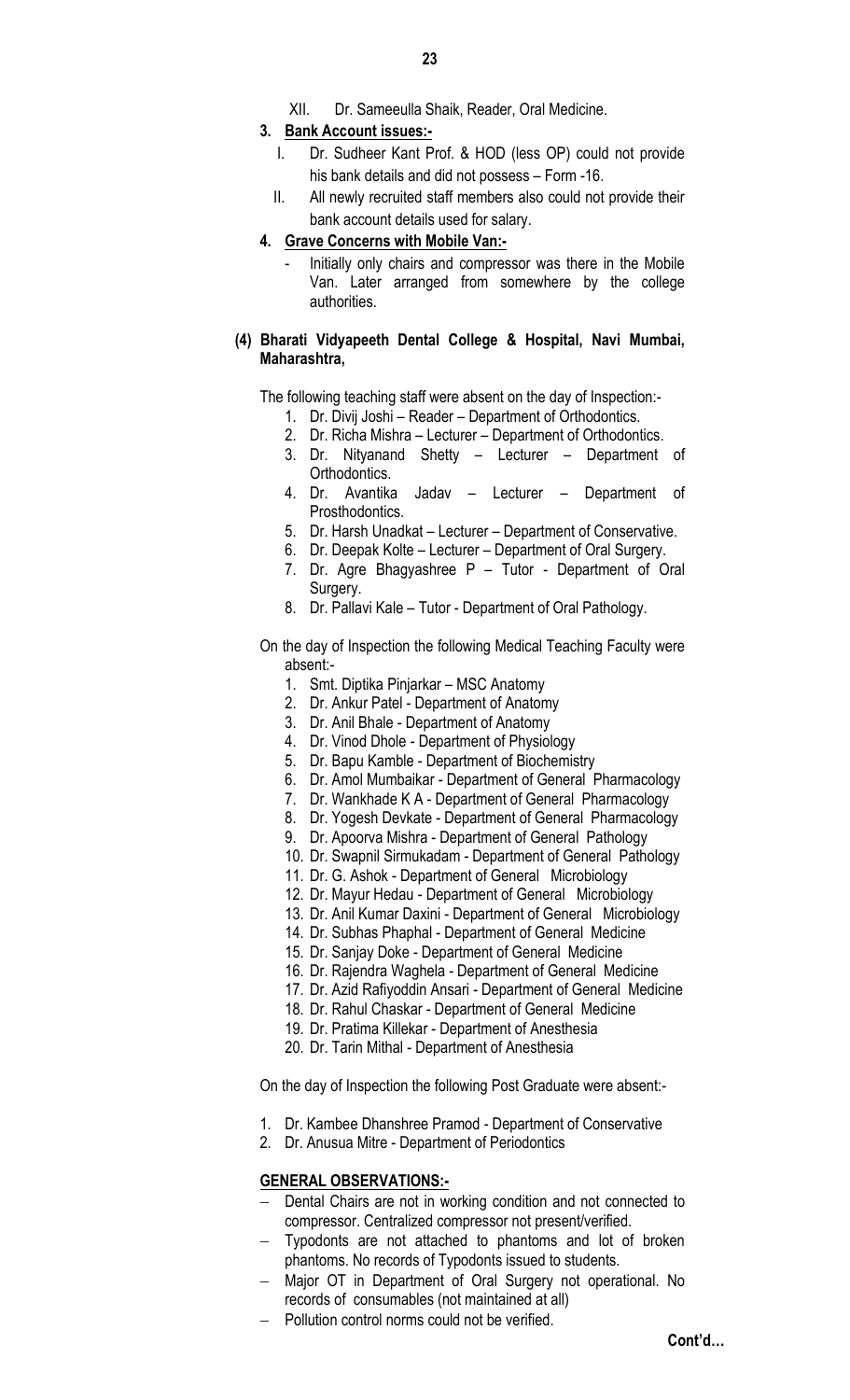- None of the department has maintained separate Under & Post Graduate allotment register.
- List of special cases were not provided.
- Nemoceph software in department of Orthodontics is not accessible to post graduate as it is installed on HOD's computer.
- Clinical material issue register is not maintained and does not match the consumption of the patients.
- Sterilization register not maintained.
- The central OPD maintaining a number of 211 is manipulated as checked at the time of visit to college. Pics taken to prove fake entries and copies attached. The entries were fakes and by mistake signed at no. 161 which was cancelled and counter signed by the inspector in original.

## 5(41). Council's Recommendations on the verification report in respect of – (1) Farooqia Dental College & Hospital, Mysore, Karnataka (2) S.D.M. College of Dental Sciences & Hospital, Dharwad and (3) Maratha Mandal's Nathajirao G. Halgekar Institute of Dental Sciences & Research Centre, Belgaum.

To consider the recommendations of the General Body (by circulation) received in terms of DCI letter dated 9.5.2022 in respect of – (1) Farooqia Dental College & Hospital, Mysore, Karnataka (2) S.D.M. College of Dental Sciences & Hospital, Dharwad and (3) Maratha Mandal's Nathajirao G. Halgekar Institute of Dental Sciences & Research Centre, Belgaum, on the Verification Inspection Report of the Council's Inspectors to verify the Compliance Report on the Joint Inspection Report of the Council's Inspectors.

#### **Compliance**

## (1) Farooqia Dental College & Hospital, Mysore, Karnataka

- There is deficiency of equipments viz. Mobile Dental Van-1,
- Circular saw is shared with endodontics

## (2) S.D.M. College of Dental Sciences & Hospital, Dharwad

- There is no University Affiliation (Change of University from Rajeev Gandhi University to Shri Dharmasthala Manjunatheshwara University is in process).
- There are deficiencies of Major Equipments in the following departments:-
	- Pedodontics:- Dental Chairs and Units -8 ( only 23 against the requirement of 31 (20 for UG and 11 for PG)
	- Prosthodontics and Crown & Bridge:- Dental Chairs and Units -7.
	- Oral Pathology & Microbiology:-Dental Chair -3( only 2 against the requirement of 5 (2 for UG and 3 for PG)

#### (3) Maratha Mandal's Nathajirao G. Halgekar Institute of Dental Sciences & Research Centre, Belgaum

## 1. Medical Teaching Staff

- There is deficiency of one Reader and one Lecturer in the department of Anatomy.
- Dr. Ajay P Kale, (MBBS) in the department of Anatomy was not present during the inspection. His resignation has not been furnished.
- There is only one Professor and one Reader in the Department of general surgery. Hence there is deficiency of one lecturer in the department of general surgery.
- Dr. Babu Metgud, M.S. (General Surgery) Reader is above 70 years of age.
- 2. Non Teaching Staff / Ministerial Staff: -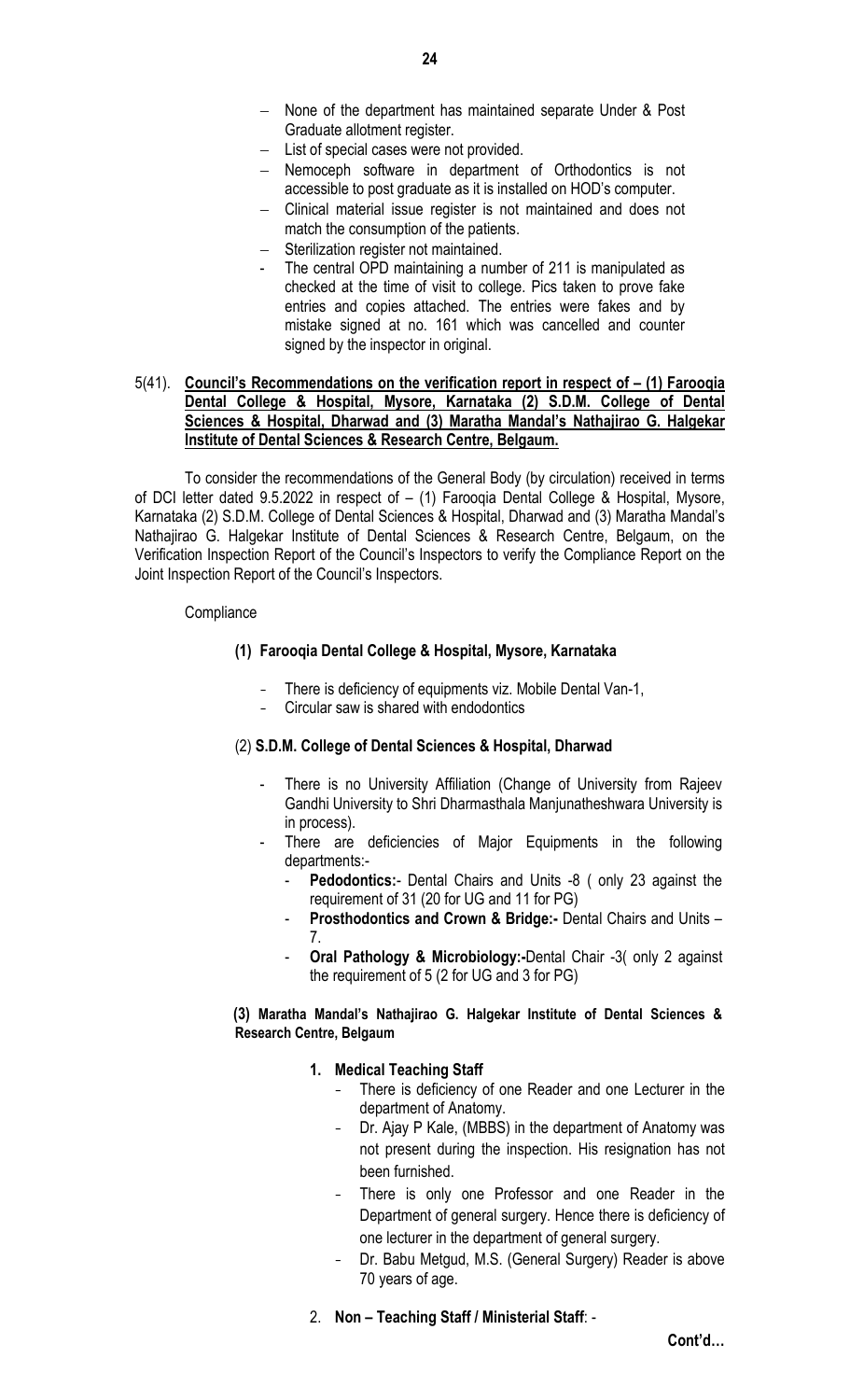- There is only one dental hygienist, Ms. Pooja S. Dhamanekar, in the dental college.
- There is no physical Director in the Dental College who has appointed earlier has resigned and has been relieved.
- There is no mason in the Dental College. There is no cloak area demarcated as per the floor plan. Also on site there was no cloak room in the library
- **Equipments** 
	- Prosthodontics and Crown & Bridge:- Ceramic and cast partial laboratory are shared for UG and PG
	- Public Health Dentistry- Intramural X-ray and Generator were not available in the mobile dental van)
	- Steriliser-1 was very old and non-functional. Bill for purchase was not furnished. There were only two examination tables in the lab. There was no clinical lab and the two examination tables were kept at the end in the lab only.
	- Clinical lab for Ortho and Pedo for UG and PG was not separate
	- There was no separate room for freezer and it was capt in the Dissection hall only
	- The storage tanks in the cadaver room were in very bad state with broken lid
	- Fire & Safety Certificate has not been obtained & renewed annually)
	- There is no Reader in the Department of Physiology
	- Dr. Bhasavaraj Tenginkai, MD, Physiology was not available. His resignation was furnished but his Relieving order was not furnished.
	- Dr.. S.V. Hiremath is above 70 years of age, hence cannot be considered towards teaching position.
	- There were two lecturers present during inspection both M.Sc. in Medical Biochemistry
	- The Ortho Pedo combined lab does not fulfill the space requirement as per the norms.
	- No stipend is being paid to the student as verified from the PG students and The Principal.
	- Fire & Safety Certificate has not been obtained & renewed annually
	- The paucity of space was observed in clinical and laboratory areas.
	- The terms for the use of attached hospital (payment per candidate per year) have not been fulfilled. There has been nil payment for the attached hospital.

# Conservative Dentistry & Endodontics with 5 seats

- There is deficiency of one dental chair
- The OPD on 3 Mar 2022 was 50 and on 4 Mar 2022 was 99. The OPD was deficient on day one of inspection as per DCI norms.
- Prosthodontics and Crown & Bridge with 5 seats
	- Clinical Material: The OPD on 3 Mar 2022 was 50 and on 4 Mar 2022 was 52. The OPD was deficient on day one of inspection as per DCI norms. The OPD was deficient as per figure provided
- Oral Medicine & Radiology with 3 seats